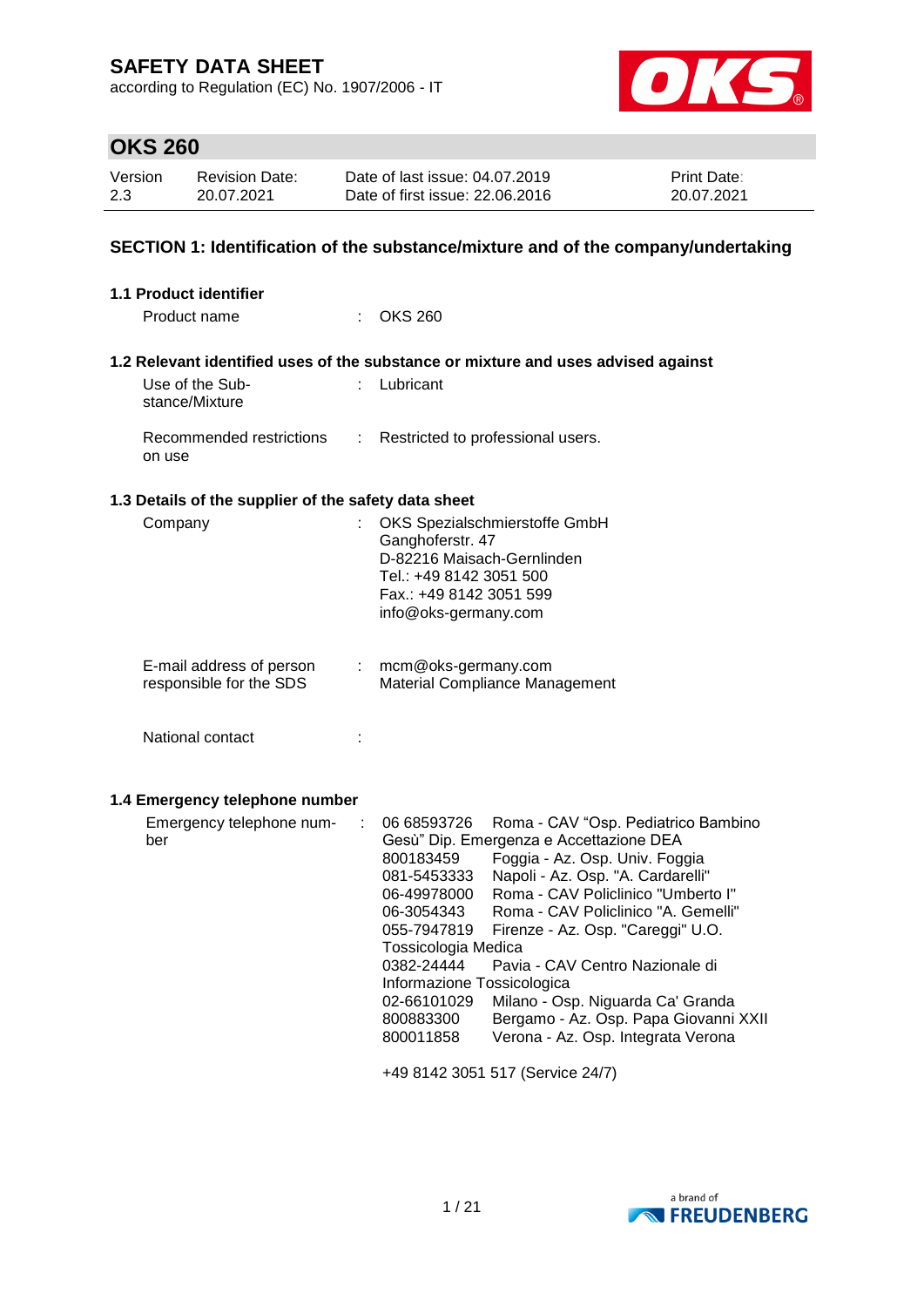according to Regulation (EC) No. 1907/2006 - IT



# **OKS 260**

| Version | <b>Revision Date:</b> | Date of last issue: 04.07.2019  | <b>Print Date:</b> |
|---------|-----------------------|---------------------------------|--------------------|
| 2.3     | 20.07.2021            | Date of first issue: 22,06,2016 | 20.07.2021         |

#### **SECTION 2: Hazards identification**

#### **2.1 Classification of the substance or mixture**

| Classification (REGULATION (EC) No 1272/2008)                                         |                                         |  |  |  |  |  |
|---------------------------------------------------------------------------------------|-----------------------------------------|--|--|--|--|--|
| Skin irritation, Category 2                                                           | H315: Causes skin irritation.           |  |  |  |  |  |
| Serious eye damage, Category 1                                                        | H318: Causes serious eye damage.        |  |  |  |  |  |
| Specific target organ toxicity - single ex-<br>posure, Category 3, Respiratory system | H335: May cause respiratory irritation. |  |  |  |  |  |

#### **2.2 Label elements**

| Labelling (REGULATION (EC) No 1272/2008) |  |                                                            |                                                                                                                                                                                        |  |  |  |
|------------------------------------------|--|------------------------------------------------------------|----------------------------------------------------------------------------------------------------------------------------------------------------------------------------------------|--|--|--|
| Hazard pictograms                        |  |                                                            |                                                                                                                                                                                        |  |  |  |
| Signal word                              |  | Danger                                                     |                                                                                                                                                                                        |  |  |  |
| <b>Hazard statements</b>                 |  | H315<br>H318<br>H335                                       | Causes skin irritation.<br>Causes serious eye damage.<br>May cause respiratory irritation.                                                                                             |  |  |  |
| Precautionary statements                 |  | <b>Prevention:</b><br>P <sub>264</sub><br>P <sub>280</sub> | Wash skin thoroughly after handling.<br>Wear protective gloves/ eye protection/ face<br>protection.                                                                                    |  |  |  |
|                                          |  | <b>Response:</b>                                           |                                                                                                                                                                                        |  |  |  |
|                                          |  | P304 + P340 + P312                                         | IF INHALED: Remove person to fresh<br>air and keep comfortable for breathing. Call<br>a POISON CENTER/ doctor if you feel un-<br>well.                                                 |  |  |  |
|                                          |  | $P305 + P351 + P338 + P310$                                | IF IN EYES: Rinse cautiously<br>with water for several minutes. Remove<br>contact lenses, if present and easy to do.<br>Continue rinsing. Immediately call a<br>POISON CENTER/ doctor. |  |  |  |
|                                          |  | Storage:                                                   |                                                                                                                                                                                        |  |  |  |
|                                          |  | P403 + P233                                                | Store in a well-ventilated place. Keep con-<br>tainer tightly closed.                                                                                                                  |  |  |  |
|                                          |  | P405                                                       | Store locked up.                                                                                                                                                                       |  |  |  |

Hazardous components which must be listed on the label: calcium dihydroxide

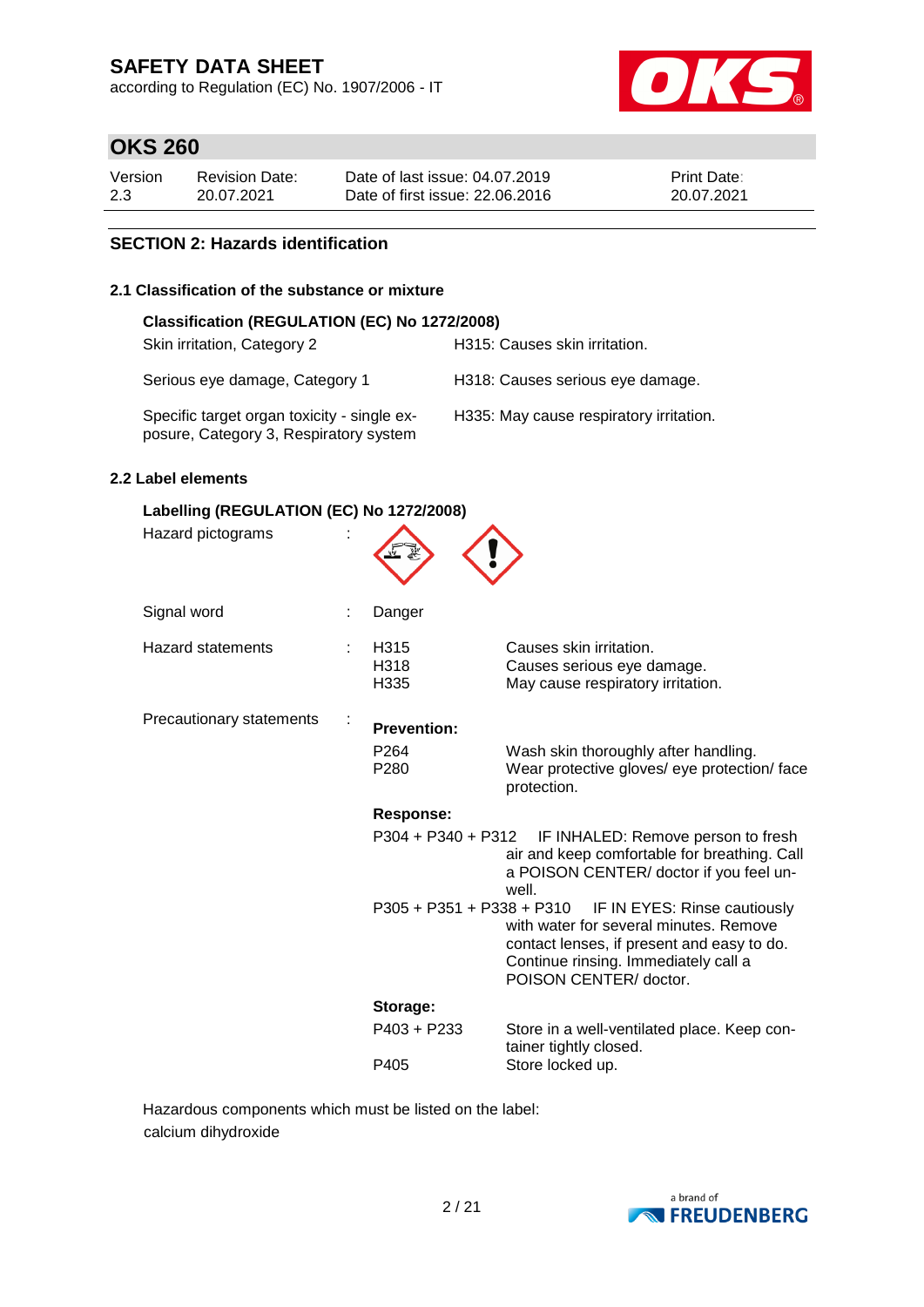according to Regulation (EC) No. 1907/2006 - IT



### **OKS 260**

| Version | <b>Revision Date:</b> | Date of last issue: 04.07.2019  | <b>Print Date:</b> |
|---------|-----------------------|---------------------------------|--------------------|
| 2.3     | 20.07.2021            | Date of first issue: 22,06,2016 | 20.07.2021         |

#### **2.3 Other hazards**

This substance/mixture contains no components considered to be either persistent, bioaccumulative and toxic (PBT), or very persistent and very bioaccumulative (vPvB) at levels of 0.1% or higher.

#### **SECTION 3: Composition/information on ingredients**

#### **3.2 Mixtures**

Chemical nature : Mineral oil.

solid lubricant lithium soap

#### **Components**

| Chemical name                                                                          | CAS-No.<br>EC-No.<br>Index-No.<br>Registration number                       | Classification                                                 | Concentration<br>limits<br>M-Factor<br><b>Notes</b> | Concentration<br>(% w/w) |
|----------------------------------------------------------------------------------------|-----------------------------------------------------------------------------|----------------------------------------------------------------|-----------------------------------------------------|--------------------------|
| distillates (petroleum),                                                               | 64742-54-7                                                                  | Asp. Tox.1; H304                                               |                                                     | $>= 30 - 50$             |
| hydrotreated heavy<br>paraffinic                                                       | 265-157-1<br>649-467-00-8                                                   |                                                                | Note L                                              |                          |
| calcium dihydroxide                                                                    | 1305-62-0<br>215-137-3<br>01-2119475151-45-<br>XXXX                         | Skin Irrit.2; H315<br>Eye Dam.1; H318<br><b>STOT SE3; H335</b> |                                                     | $>= 20 - 30$             |
| Substances with a workplace exposure limit :                                           |                                                                             |                                                                |                                                     |                          |
| Distillates (petroleum),<br>hydrotreated heavy<br>paraffinic; Baseoil -<br>unspecified | 64742-54-7<br>265-157-1<br>649-467-00-8<br>01-2119484627-25-<br><b>XXXX</b> | Not classified                                                 | Note L                                              | $>= 10 - 20$             |

For explanation of abbreviations see section 16.

#### **SECTION 4: First aid measures**

#### **4.1 Description of first aid measures**

If inhaled : Remove person to fresh air. If signs/symptoms continue, get medical attention. Keep patient warm and at rest. If unconscious, place in recovery position and seek medical advice.

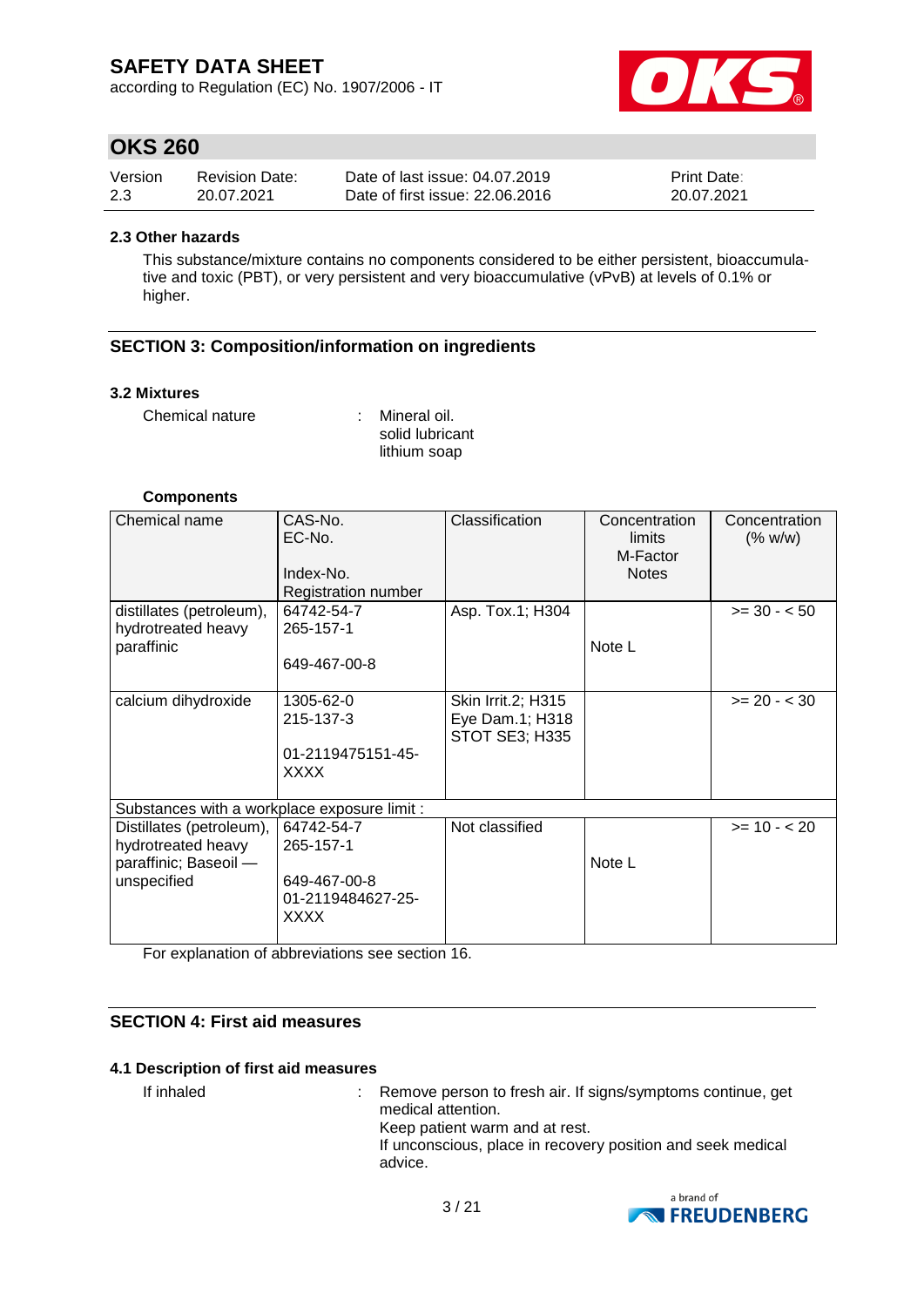according to Regulation (EC) No. 1907/2006 - IT



# **OKS 260**

| Version<br>2.3 | <b>Revision Date:</b><br>20.07.2021 | Date of last issue: 04.07.2019<br>Date of first issue: 22.06.2016                                                                                                                                                                                            | Print Date:<br>20.07.2021 |
|----------------|-------------------------------------|--------------------------------------------------------------------------------------------------------------------------------------------------------------------------------------------------------------------------------------------------------------|---------------------------|
|                |                                     | Keep respiratory tract clear.<br>If breathing is irregular or stopped, administer artificial respira-<br>tion.                                                                                                                                               |                           |
|                | In case of skin contact             | : Take off all contaminated clothing immediately.<br>Wash off immediately with soap and plenty of water.<br>Get medical attention immediately if irritation develops and<br>persists.<br>Wash clothing before reuse.<br>Thoroughly clean shoes before reuse. |                           |
|                | In case of eye contact              | Rinse immediately with plenty of water, also under the eyelids,<br>for at least 10 minutes.<br>Get medical attention immediately.                                                                                                                            |                           |
| If swallowed   |                                     | Move the victim to fresh air.<br>If unconscious, place in recovery position and seek medical<br>advice.<br>Keep respiratory tract clear.<br>Do not induce vomiting without medical advice.<br>Never give anything by mouth to an unconscious person.         |                           |

#### **4.2 Most important symptoms and effects, both acute and delayed**

| Symptoms | Skin contact may provoke the following symptoms:<br>Ervthema |
|----------|--------------------------------------------------------------|
| Risks    | : Causes skin irritation.                                    |

### **4.3 Indication of any immediate medical attention and special treatment needed**

Treatment : Treat symptomatically.

### **SECTION 5: Firefighting measures**

#### **5.1 Extinguishing media**

| Suitable extinguishing media      | Use water spray, alcohol-resistant foam, dry chemical or car-<br>bon dioxide. |
|-----------------------------------|-------------------------------------------------------------------------------|
| Unsuitable extinguishing<br>media | $\therefore$ High volume water jet                                            |

#### **5.2 Special hazards arising from the substance or mixture**

| Hazardous combustion prod- : Carbon oxides |                      |
|--------------------------------------------|----------------------|
| ucts                                       | Sulphur oxides       |
|                                            | Oxides of phosphorus |
|                                            | Metal oxides         |

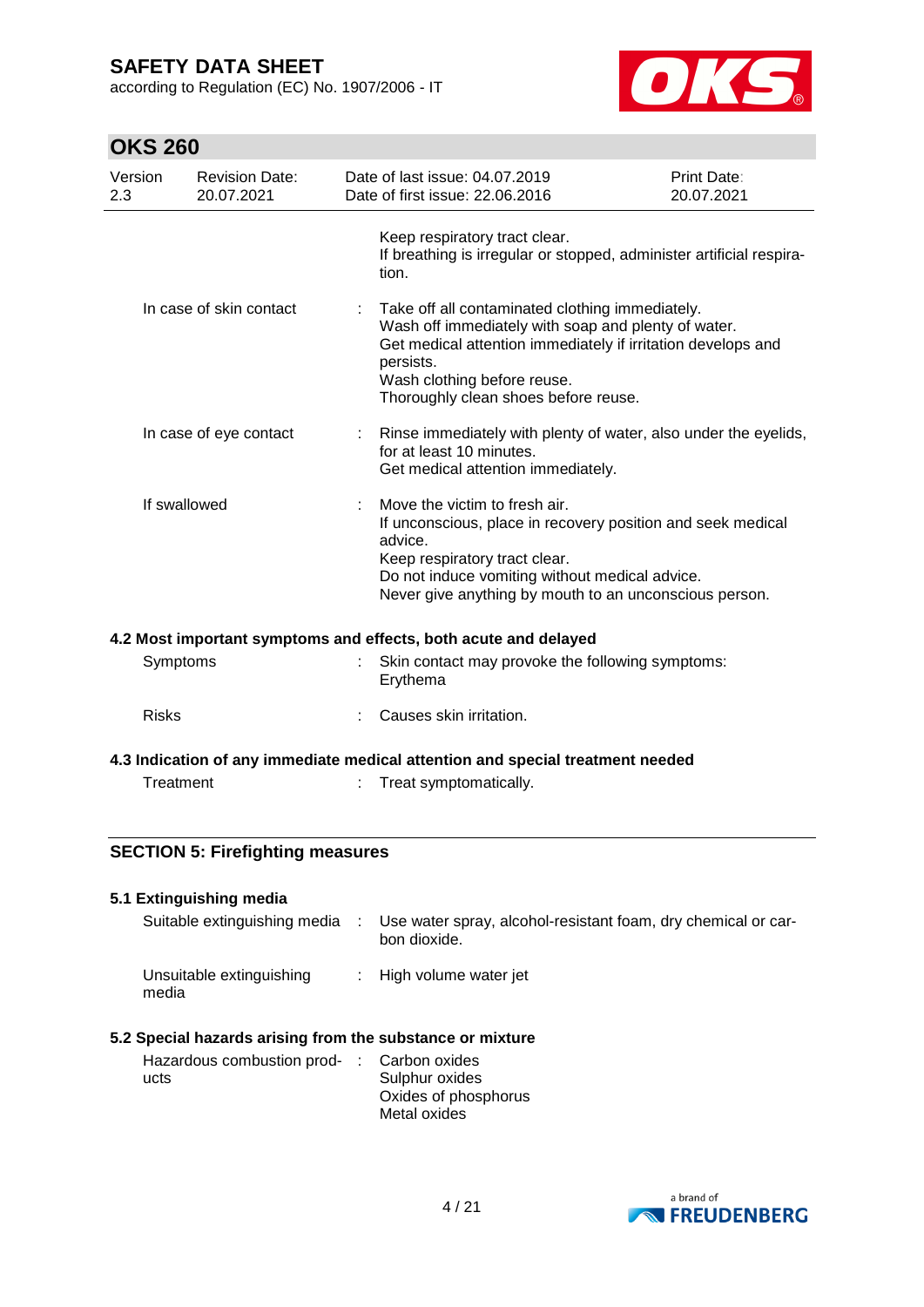according to Regulation (EC) No. 1907/2006 - IT



# **OKS 260**

| Version<br>2.3 |                  | <b>Revision Date:</b><br>20.07.2021 | Date of last issue: 04.07.2019<br>Date of first issue: 22.06.2016                                                                                                       | <b>Print Date:</b><br>20.07.2021 |
|----------------|------------------|-------------------------------------|-------------------------------------------------------------------------------------------------------------------------------------------------------------------------|----------------------------------|
|                |                  | 5.3 Advice for firefighters         |                                                                                                                                                                         |                                  |
|                | for firefighters | Special protective equipment :      | In the event of fire, wear self-contained breathing apparatus.<br>Use personal protective equipment. Exposure to decomposi-<br>tion products may be a hazard to health. |                                  |
|                |                  | Further information                 | Standard procedure for chemical fires.<br>Collect contaminated fire extinguishing water separately. This<br>must not be discharged into drains.                         |                                  |

### **SECTION 6: Accidental release measures**

| 6.1 Personal precautions, protective equipment and emergency procedures |                                                                                                                                                                                                                                                                                 |  |  |  |  |
|-------------------------------------------------------------------------|---------------------------------------------------------------------------------------------------------------------------------------------------------------------------------------------------------------------------------------------------------------------------------|--|--|--|--|
| Personal precautions                                                    | : Evacuate personnel to safe areas.<br>Use the indicated respiratory protection if the occupational<br>exposure limit is exceeded and/or in case of product release<br>(dust).<br>Do not breathe vapours, aerosols.<br>Refer to protective measures listed in sections 7 and 8. |  |  |  |  |
| <b>6.2 Environmental precautions</b>                                    |                                                                                                                                                                                                                                                                                 |  |  |  |  |
| Environmental precautions                                               | : Do not allow contact with soil, surface or ground water.<br>If the product contaminates rivers and lakes or drains inform<br>respective authorities.                                                                                                                          |  |  |  |  |
| 6.3 Methods and material for containment and cleaning up                |                                                                                                                                                                                                                                                                                 |  |  |  |  |
| Methods for cleaning up                                                 | : Clean up promptly by sweeping or vacuum.<br>Keep in suitable, closed containers for disposal.                                                                                                                                                                                 |  |  |  |  |

### **6.4 Reference to other sections**

For personal protection see section 8.

### **SECTION 7: Handling and storage**

#### **7.1 Precautions for safe handling**

| Advice on safe handling | Do not use in areas without adequate ventilation.<br>In case of insufficient ventilation, wear suitable respiratory<br>equipment. |
|-------------------------|-----------------------------------------------------------------------------------------------------------------------------------|
|                         | Avoid contact with skin and eyes.                                                                                                 |
|                         | For personal protection see section 8.                                                                                            |
|                         | Smoking, eating and drinking should be prohibited in the ap-<br>plication area.                                                   |
|                         | Wash hands and face before breaks and immediately after<br>handling the product.                                                  |
|                         | Do not get in eyes or mouth or on skin.                                                                                           |
|                         | Do not get on skin or clothing.                                                                                                   |
|                         | Do not ingest.                                                                                                                    |

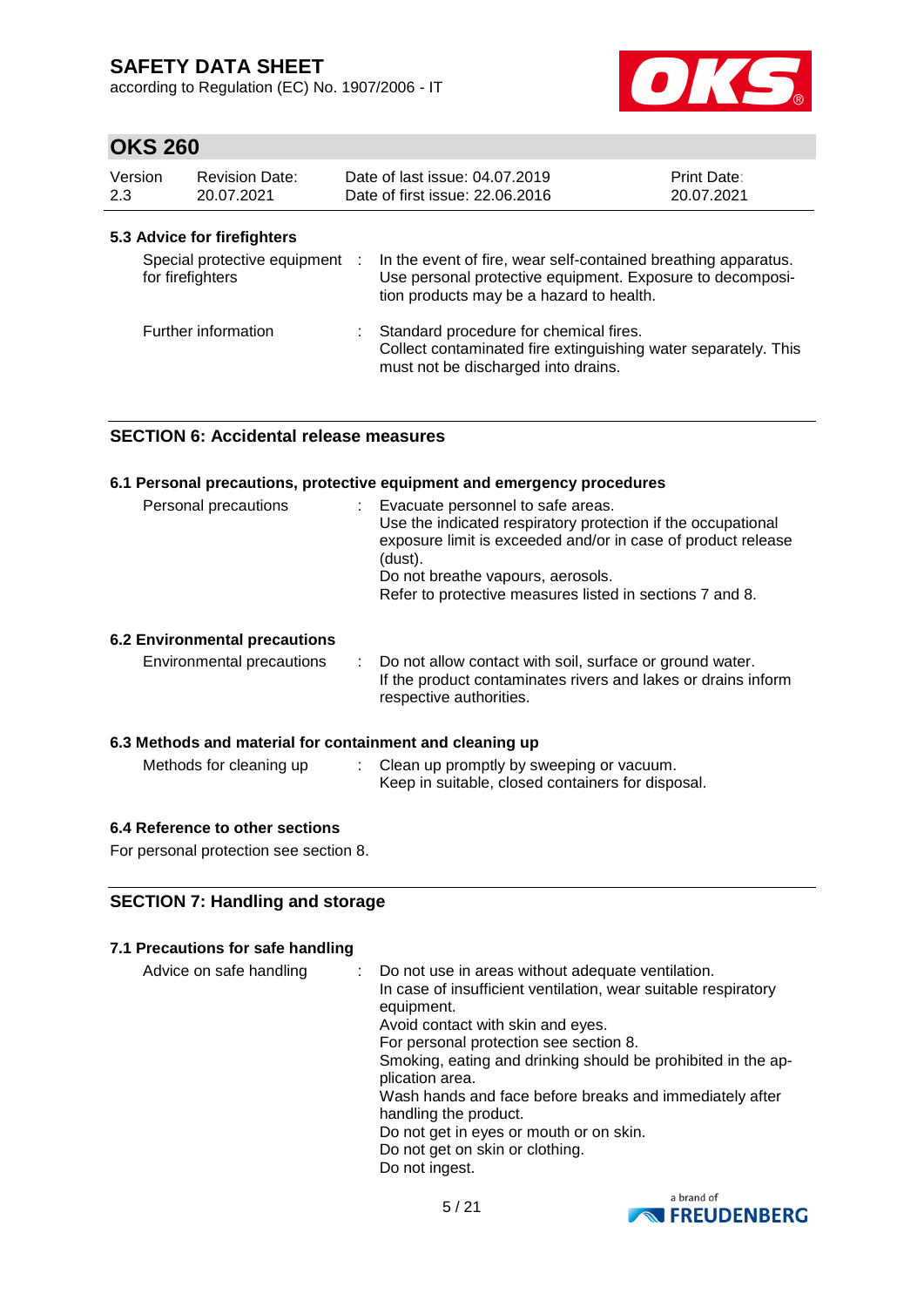according to Regulation (EC) No. 1907/2006 - IT



# **OKS 260**

| Version<br>2.3 | <b>Revision Date:</b><br>20.07.2021              |                               | Date of last issue: 04.07.2019<br>Date of first issue: 22.06.2016                                                                                                                                                                                                                                                              | <b>Print Date:</b><br>20.07.2021 |
|----------------|--------------------------------------------------|-------------------------------|--------------------------------------------------------------------------------------------------------------------------------------------------------------------------------------------------------------------------------------------------------------------------------------------------------------------------------|----------------------------------|
|                |                                                  |                               | Do not repack.<br>These safety instructions also apply to empty packaging which<br>may still contain product residues.<br>Keep container closed when not in use.                                                                                                                                                               |                                  |
|                | Hygiene measures                                 |                               | Wash face, hands and any exposed skin thoroughly after<br>handling.                                                                                                                                                                                                                                                            |                                  |
|                |                                                  |                               | 7.2 Conditions for safe storage, including any incompatibilities                                                                                                                                                                                                                                                               |                                  |
|                | Requirements for storage<br>areas and containers | $\mathcal{I}^{\mathcal{I}}$ . | Store in original container. Keep container closed when not in<br>use. Keep in a dry, cool and well-ventilated place. Containers<br>which are opened must be carefully resealed and kept upright<br>to prevent leakage. Store in accordance with the particular<br>national regulations. Keep in properly labelled containers. |                                  |
|                | 7.3 Specific end use(s)<br>Specific use(s)       |                               | Specific instructions for handling, not required.                                                                                                                                                                                                                                                                              |                                  |
|                |                                                  |                               |                                                                                                                                                                                                                                                                                                                                |                                  |

### **SECTION 8: Exposure controls/personal protection**

#### **8.1 Control parameters**

#### **Occupational Exposure Limits**

| Components          | CAS-No.    | Value type (Form       | Control parameters | <b>Basis</b>       |
|---------------------|------------|------------------------|--------------------|--------------------|
|                     |            | of exposure)           |                    |                    |
| calcium dihydrox-   | 1305-62-0  | <b>TWA (Respirable</b> | mg/m3              | 2017/164/EU        |
| ide                 |            | fraction)              |                    | $(2017 - 02 - 01)$ |
| Further information | Indicative |                        |                    |                    |
|                     |            | STEL (Respira-         | $4$ mg/m $3$       | 2017/164/EU        |
|                     |            | ble fraction)          |                    | $(2017 - 02 - 01)$ |
| Further information | Indicative |                        |                    |                    |

#### **Derived No Effect Level (DNEL) according to Regulation (EC) No. 1907/2006:**

| Substance name                                                                           | End Use        | Exposure routes | Potential health ef-<br>fects | Value            |
|------------------------------------------------------------------------------------------|----------------|-----------------|-------------------------------|------------------|
| calcium dihydroxide                                                                      | Workers        | Inhalation      | Long-term local ef-<br>fects  | 1 $mg/m3$        |
|                                                                                          | Workers        | Inhalation      | Acute local effects           | $4 \text{ mg/m}$ |
| Distillates (petrole-<br>um), hydrotreated<br>heavy paraffinic;<br>Baseoil - unspecified | Workers        | Inhalation      | Long-term local ef-<br>fects  | $5,6$ mg/m $3$   |
| thiodiethylene bis[3-<br>(3,5-di-tert-butyl-4-<br>hydroxy-<br>phenyl)propionate]         | <b>Workers</b> | Inhalation      | Long-term systemic<br>effects | $3$ mg/m $3$     |
|                                                                                          | Workers        | Inhalation      | Acute systemic ef-<br>fects   | $3$ mg/m $3$     |

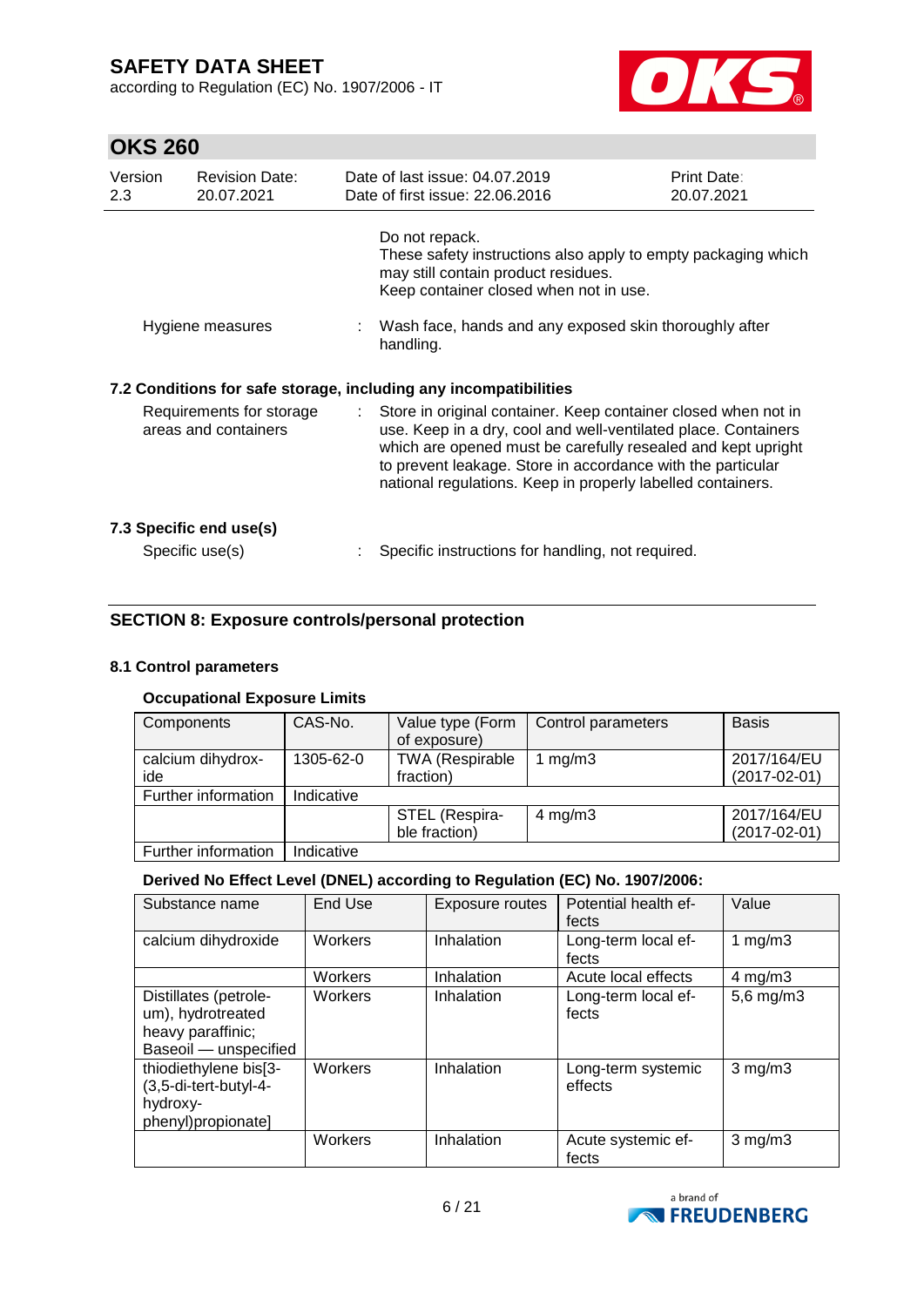according to Regulation (EC) No. 1907/2006 - IT



# **OKS 260**

| Version<br>2.3 | <b>Revision Date:</b><br>20.07.2021 |         | Date of last issue: 04.07.2019<br>Date of first issue: 22.06.2016 | Print Date:<br>20.07.2021     |                      |
|----------------|-------------------------------------|---------|-------------------------------------------------------------------|-------------------------------|----------------------|
|                |                                     | Workers | Skin contact                                                      | Long-term systemic<br>effects | $13,8 \text{ mg/kg}$ |

#### **Predicted No Effect Concentration (PNEC) according to Regulation (EC) No. 1907/2006:**

| Substance name                     | <b>Environmental Compartment</b>          | Value               |
|------------------------------------|-------------------------------------------|---------------------|
| calcium dihydroxide                | Fresh water                               | $0,49$ mg/l         |
|                                    | Marine water                              | $0,32 \text{ mg/l}$ |
|                                    | Intermittent use/release                  | $0,49$ mg/l         |
|                                    | Microbiological Activity in Sewage Treat- | $3$ mg/l            |
|                                    | ment Systems                              |                     |
|                                    | Soil                                      | 1080 mg/kg          |
| Distillates (petroleum), hy-       | Oral                                      | $9,33$ mg/kg        |
| drotreated heavy paraffinic;       |                                           |                     |
| Baseoil - unspecified              |                                           |                     |
| thiodiethylene bis[3-(3,5-di-tert- | Sewage treatment plant                    | 1 mg/l              |
| butyl-4-                           |                                           |                     |
| hydroxyphenyl)propionate]          |                                           |                     |

#### **8.2 Exposure controls**

#### **Engineering measures**

Effective exhaust ventilation system

| Personal protective equipment                                         |  |                                                                                                                                                                                                                                                                                                                                             |  |  |  |
|-----------------------------------------------------------------------|--|---------------------------------------------------------------------------------------------------------------------------------------------------------------------------------------------------------------------------------------------------------------------------------------------------------------------------------------------|--|--|--|
| Eye protection                                                        |  | Tightly fitting safety goggles                                                                                                                                                                                                                                                                                                              |  |  |  |
| Hand protection<br>Material<br>Break through time<br>Protective index |  | <b>Fluorinated rubber</b><br>$:$ > 10 min<br>Class 1                                                                                                                                                                                                                                                                                        |  |  |  |
| Remarks                                                               |  | Wear protective gloves. The break through time depends<br>amongst other things on the material, the thickness and the<br>type of glove and therefore has to be measured for each<br>case.<br>The selected protective gloves have to satisfy the specifica-<br>tions of Regulation (EU) 2016/425 and the standard EN 374<br>derived from it. |  |  |  |
| Respiratory protection                                                |  | Not required; except in case of aerosol formation.                                                                                                                                                                                                                                                                                          |  |  |  |
| Filter type                                                           |  | Filter type A-P                                                                                                                                                                                                                                                                                                                             |  |  |  |
| Protective measures                                                   |  | The type of protective equipment must be selected according<br>to the concentration and amount of the dangerous substance<br>at the specific workplace.<br>Choose body protection in relation to its type, to the concen-<br>tration and amount of dangerous substances, and to the spe-<br>cific work-place.                               |  |  |  |

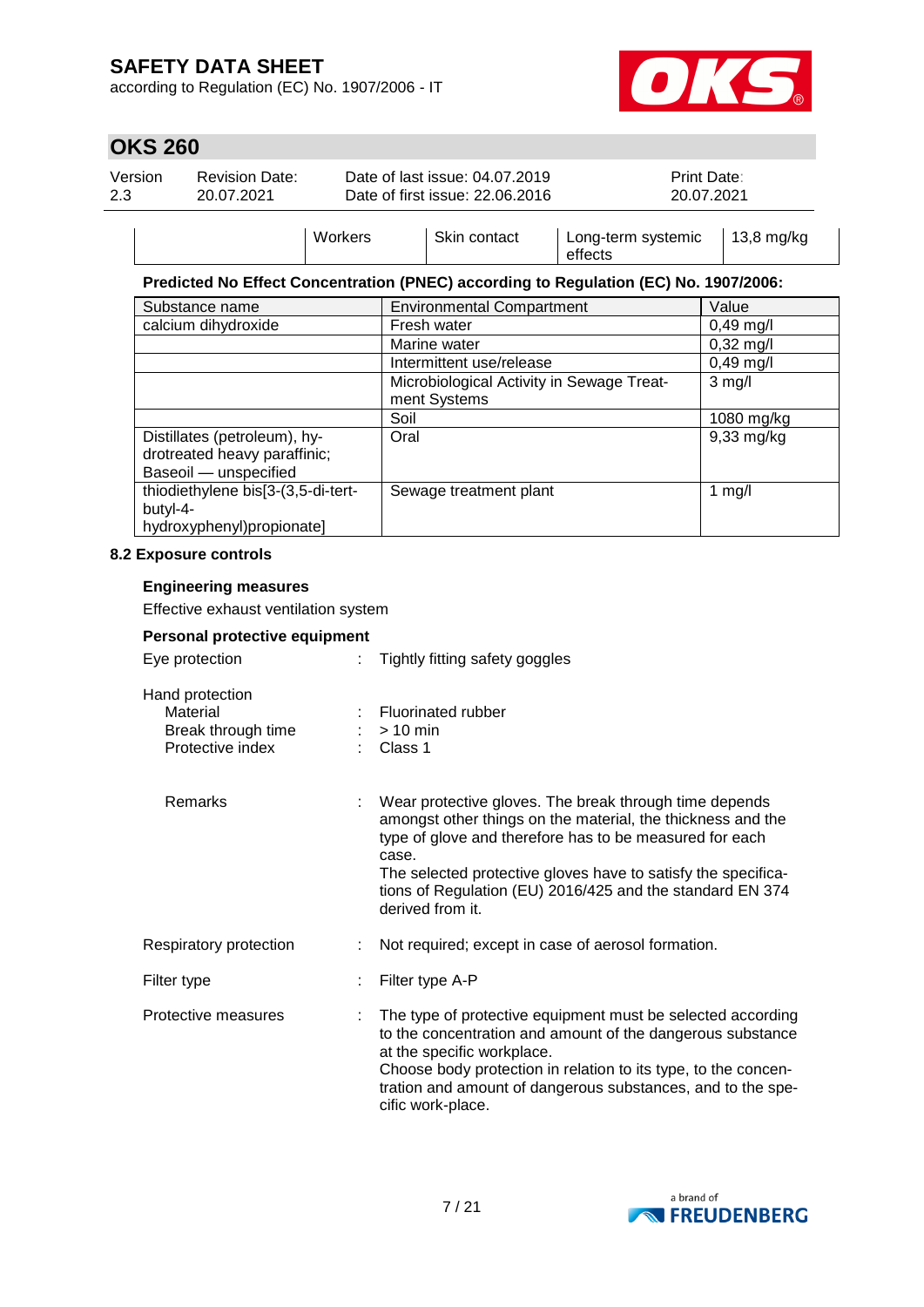according to Regulation (EC) No. 1907/2006 - IT



# **OKS 260**

| Version | <b>Revision Date:</b> | Date of last issue: 04.07.2019  | <b>Print Date:</b> |
|---------|-----------------------|---------------------------------|--------------------|
| 2.3     | 20.07.2021            | Date of first issue: 22,06,2016 | 20.07.2021         |

### **SECTION 9: Physical and chemical properties**

#### **9.1 Information on basic physical and chemical properties**

| Appearance                                                              | ÷  | paste                                                                   |
|-------------------------------------------------------------------------|----|-------------------------------------------------------------------------|
| Colour                                                                  |    | white, beige                                                            |
| Odour                                                                   | ÷  | odourless                                                               |
| <b>Odour Threshold</b>                                                  | ÷  | No data available                                                       |
|                                                                         |    |                                                                         |
| рH                                                                      |    | Not applicable<br>substance/mixture is non-soluble (in water)           |
|                                                                         |    |                                                                         |
| Drop point                                                              | ÷. | 150 °C<br>(1.013 hPa)                                                   |
| Boiling point/boiling range                                             | t. | No data available                                                       |
| Flash point                                                             | ÷. | Not applicable                                                          |
| Evaporation rate                                                        | ÷  | No data available                                                       |
| Flammability (solid, gas)                                               | ÷  | <b>Combustible Solids</b>                                               |
| Upper explosion limit / Upper : No data available<br>flammability limit |    |                                                                         |
| Lower explosion limit / Lower : No data available<br>flammability limit |    |                                                                         |
| Vapour pressure                                                         |    | < 0,001 hPa (20 °C)                                                     |
| Relative vapour density                                                 | ÷  | No data available                                                       |
| Relative density                                                        |    | 1,25 $(20 °C)$<br>Reference substance: Water<br>The value is calculated |
| Density                                                                 |    | 1,25 g/cm3<br>(20 °C)                                                   |
| <b>Bulk density</b>                                                     | t  | No data available                                                       |
| Solubility(ies)<br>Water solubility                                     |    | insoluble                                                               |
| Solubility in other solvents                                            |    | No data available                                                       |
|                                                                         |    |                                                                         |

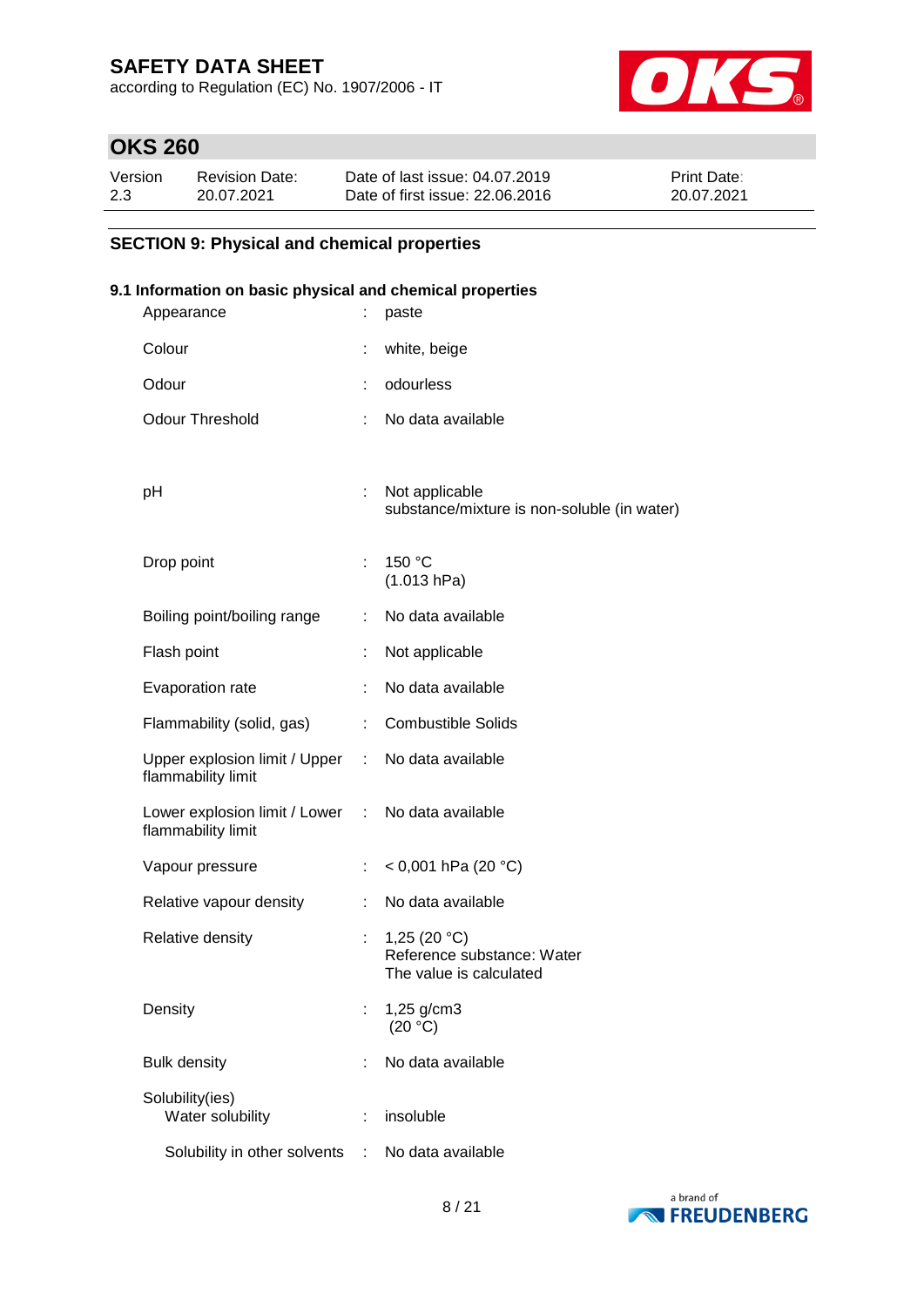according to Regulation (EC) No. 1907/2006 - IT



### **OKS 260**

| Version<br>2.3 |               | <b>Revision Date:</b><br>20.07.2021        |    | Date of last issue: 04.07.2019<br>Date of first issue: 22.06.2016 | Print Date:<br>20.07.2021 |
|----------------|---------------|--------------------------------------------|----|-------------------------------------------------------------------|---------------------------|
|                | octanol/water | Partition coefficient: n-                  |    | No data available                                                 |                           |
|                |               | Auto-ignition temperature                  | ÷. | No data available                                                 |                           |
|                |               | Decomposition temperature                  |    | No data available                                                 |                           |
|                | Viscosity     | Viscosity, dynamic                         |    | No data available                                                 |                           |
|                |               | Viscosity, kinematic                       |    | Not applicable                                                    |                           |
|                |               | <b>Explosive properties</b>                |    | Not explosive                                                     |                           |
|                |               | Oxidizing properties                       |    | No data available                                                 |                           |
|                |               | 9.2 Other information<br>Sublimation point |    | No data available                                                 |                           |
|                |               | Metal corrosion rate                       | ÷  | Not corrosive to metals                                           |                           |
|                | Self-ignition |                                            | t  | not auto-flammable                                                |                           |

#### **SECTION 10: Stability and reactivity**

#### **10.1 Reactivity**

No hazards to be specially mentioned.

#### **10.2 Chemical stability**

Stable under normal conditions.

#### **10.3 Possibility of hazardous reactions**

| Hazardous reactions |  | No dangerous reaction known under conditions of normal use. |
|---------------------|--|-------------------------------------------------------------|
|---------------------|--|-------------------------------------------------------------|

#### **10.4 Conditions to avoid**

| Conditions to avoid |  | No conditions to be specially mentioned. |
|---------------------|--|------------------------------------------|
|---------------------|--|------------------------------------------|

#### **10.5 Incompatible materials**

Materials to avoid : No materials to be especially mentioned.

#### **10.6 Hazardous decomposition products**

No decomposition if stored and applied as directed.

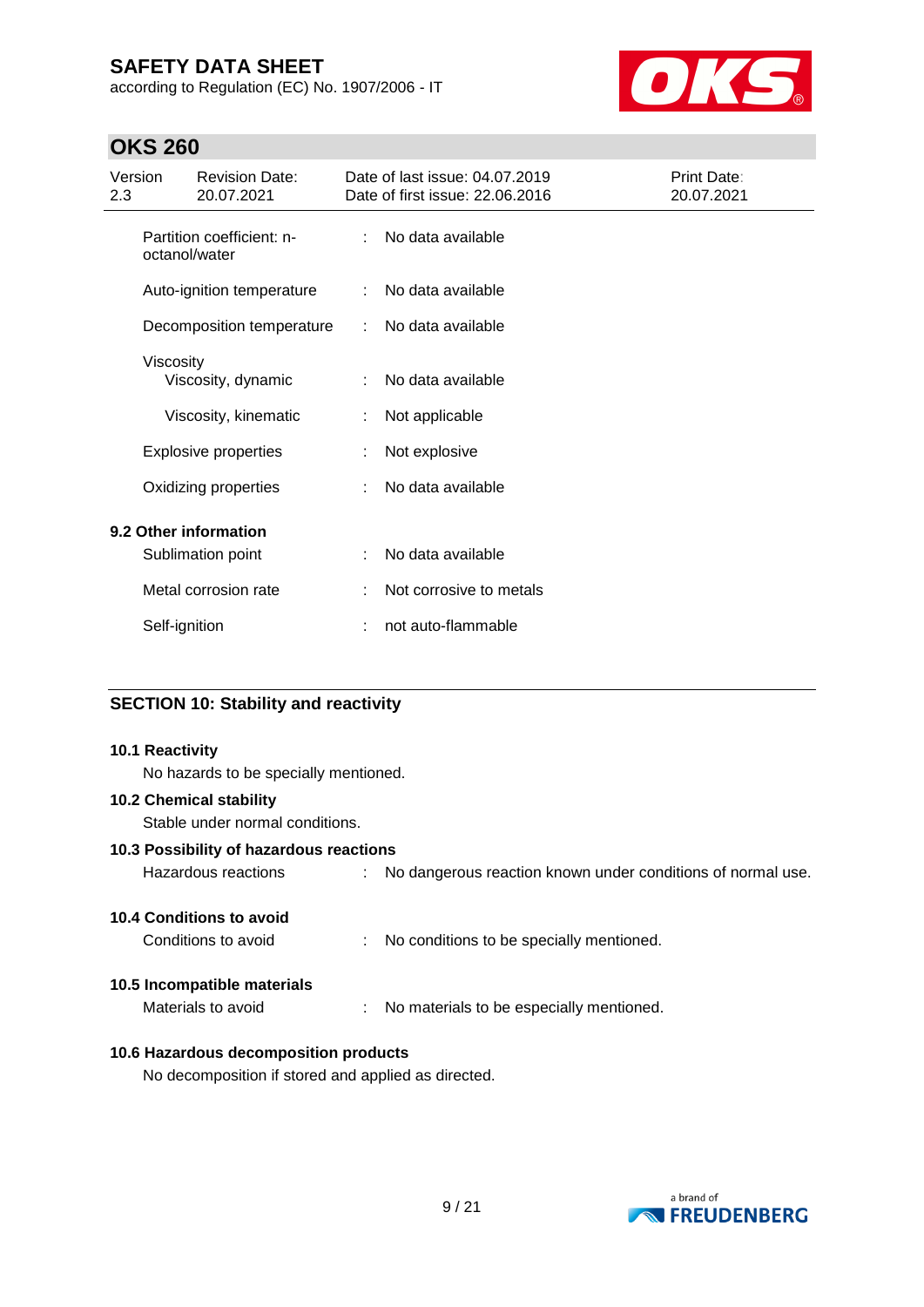according to Regulation (EC) No. 1907/2006 - IT



# **OKS 260**

| Version | Revision Date: | Date of last issue: 04.07.2019  | <b>Print Date:</b> |
|---------|----------------|---------------------------------|--------------------|
| 2.3     | 20.07.2021     | Date of first issue: 22,06,2016 | 20.07.2021         |

#### **SECTION 11: Toxicological information**

#### **11.1 Information on toxicological effects**

| <b>Acute toxicity</b>                                   |    |                                                                                                                                                              |
|---------------------------------------------------------|----|--------------------------------------------------------------------------------------------------------------------------------------------------------------|
| <b>Product:</b>                                         |    |                                                                                                                                                              |
| Acute oral toxicity                                     |    | : Remarks: This information is not available.                                                                                                                |
| Acute inhalation toxicity                               | ÷. | Remarks: Irritating to respiratory system.                                                                                                                   |
|                                                         |    | Symptoms: Inhalation may provoke the following symptoms:,<br>Local irritation, Respiratory disorders                                                         |
| Acute dermal toxicity                                   | ÷. | Symptoms: Redness, Local irritation                                                                                                                          |
| <b>Components:</b>                                      |    |                                                                                                                                                              |
| distillates (petroleum), hydrotreated heavy paraffinic: |    |                                                                                                                                                              |
| Acute oral toxicity                                     |    | LD50 Oral (Rat): $> 5.000$ mg/kg                                                                                                                             |
| Acute inhalation toxicity                               |    | : LC50 (Rat): Exposure time: 4 h<br>Test atmosphere: dust/mist                                                                                               |
| Acute dermal toxicity                                   |    | LD50 Dermal (Rabbit): $> 5.000$ mg/kg                                                                                                                        |
| calcium dihydroxide:                                    |    |                                                                                                                                                              |
| Acute oral toxicity                                     |    | : LD50 (Rat, female): $> 2.000$ mg/kg<br>Method: OECD Test Guideline 425<br>GLP: yes<br>Assessment: The substance or mixture has no acute oral tox-<br>icity |
| Acute inhalation toxicity                               |    | LC50 (Rat, male and female): $> 6,04$ mg/l<br>Exposure time: 4 h<br>Test atmosphere: dust/mist<br>Method: OECD Test Guideline 436<br>GLP: yes                |
| Acute dermal toxicity                                   |    | LD50 (Rabbit, male and female): $> 2.500$ mg/kg                                                                                                              |

Method: OECD Test Guideline 402 Assessment: The substance or mixture has no acute dermal toxicity

| Distillates (petroleum), hydrotreated heavy paraffinic; Baseoil — unspecified: |  |                                                                            |  |  |  |
|--------------------------------------------------------------------------------|--|----------------------------------------------------------------------------|--|--|--|
| Acute oral toxicity                                                            |  | LD50 (Rat): $> 5.000$ mg/kg<br>Method: OECD Test Guideline 401<br>GLP: yes |  |  |  |
| Acute inhalation toxicity                                                      |  | : $LC50$ (Rat): $> 5.53$ mg/l                                              |  |  |  |

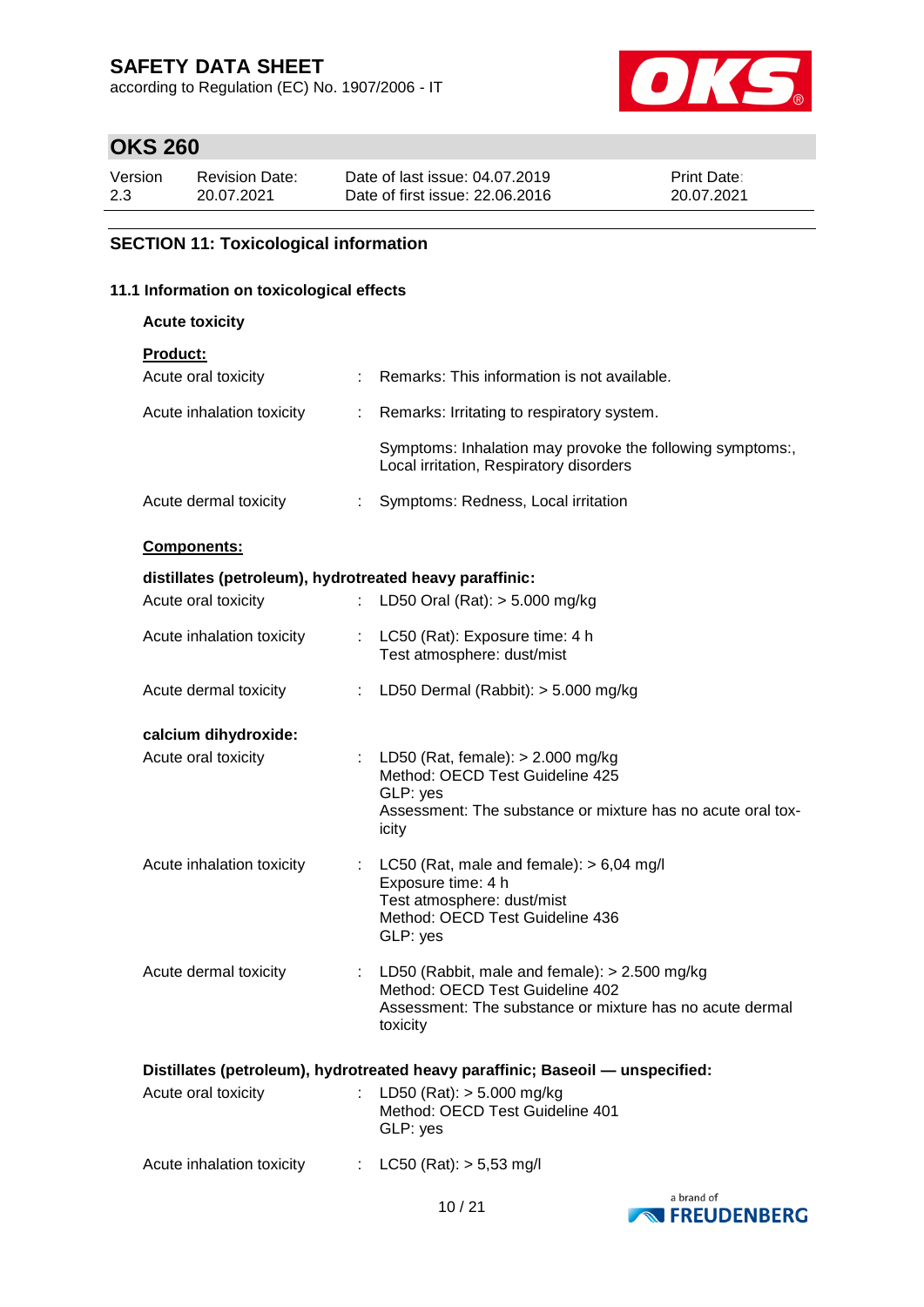according to Regulation (EC) No. 1907/2006 - IT



# **OKS 260**

| Version<br>2.3                                   | <b>Revision Date:</b><br>20.07.2021 | Date of last issue: 04.07.2019<br>Date of first issue: 22.06.2016                                                                                                 | Print Date:<br>20.07.2021 |
|--------------------------------------------------|-------------------------------------|-------------------------------------------------------------------------------------------------------------------------------------------------------------------|---------------------------|
|                                                  |                                     | Exposure time: 4 h<br>Test atmosphere: dust/mist<br>Method: OECD Test Guideline 403<br>Assessment: The substance or mixture has no acute inhala-<br>tion toxicity |                           |
|                                                  | Acute dermal toxicity               | : LD50 (Rabbit): $> 5.000$ mg/kg<br>Method: OECD Test Guideline 402                                                                                               |                           |
|                                                  | <b>Skin corrosion/irritation</b>    |                                                                                                                                                                   |                           |
|                                                  | Product:                            |                                                                                                                                                                   |                           |
|                                                  | Remarks                             | Irritating to skin.                                                                                                                                               |                           |
|                                                  | Components:                         |                                                                                                                                                                   |                           |
|                                                  | calcium dihydroxide:                |                                                                                                                                                                   |                           |
| <b>Species</b><br>Method<br>Result<br><b>GLP</b> | Assessment                          | human skin<br>Irritating to skin.<br><b>OECD Test Guideline 431</b><br>Irritating to skin.<br>yes                                                                 |                           |
| Species<br>Method<br>Result<br><b>GLP</b>        | Assessment                          | Rabbit<br>Irritating to skin.<br>OECD Test Guideline 404<br>Irritating to skin.<br>yes                                                                            |                           |
|                                                  |                                     | Distillates (petroleum), hydrotreated heavy paraffinic; Baseoil - unspecified:                                                                                    |                           |
| Species                                          |                                     | Rabbit                                                                                                                                                            |                           |
|                                                  | Assessment                          | No skin irritation                                                                                                                                                |                           |
| Method                                           |                                     | <b>OECD Test Guideline 404</b>                                                                                                                                    |                           |
| Result<br><b>GLP</b>                             |                                     | No skin irritation<br>yes                                                                                                                                         |                           |
|                                                  | Serious eye damage/eye irritation   |                                                                                                                                                                   |                           |
|                                                  | Product:                            |                                                                                                                                                                   |                           |
|                                                  | Remarks                             |                                                                                                                                                                   |                           |
|                                                  |                                     | Risk of serious damage to eyes.                                                                                                                                   |                           |
|                                                  | Components:                         |                                                                                                                                                                   |                           |
|                                                  | calcium dihydroxide:                |                                                                                                                                                                   |                           |
| Species                                          |                                     | Rabbit                                                                                                                                                            |                           |
|                                                  | Assessment                          | Risk of serious damage to eyes.                                                                                                                                   |                           |
| Method                                           |                                     | <b>OECD Test Guideline 405</b>                                                                                                                                    |                           |
| Result                                           |                                     | Risk of serious damage to eyes.                                                                                                                                   |                           |
| <b>GLP</b>                                       |                                     | yes                                                                                                                                                               |                           |
|                                                  |                                     |                                                                                                                                                                   |                           |

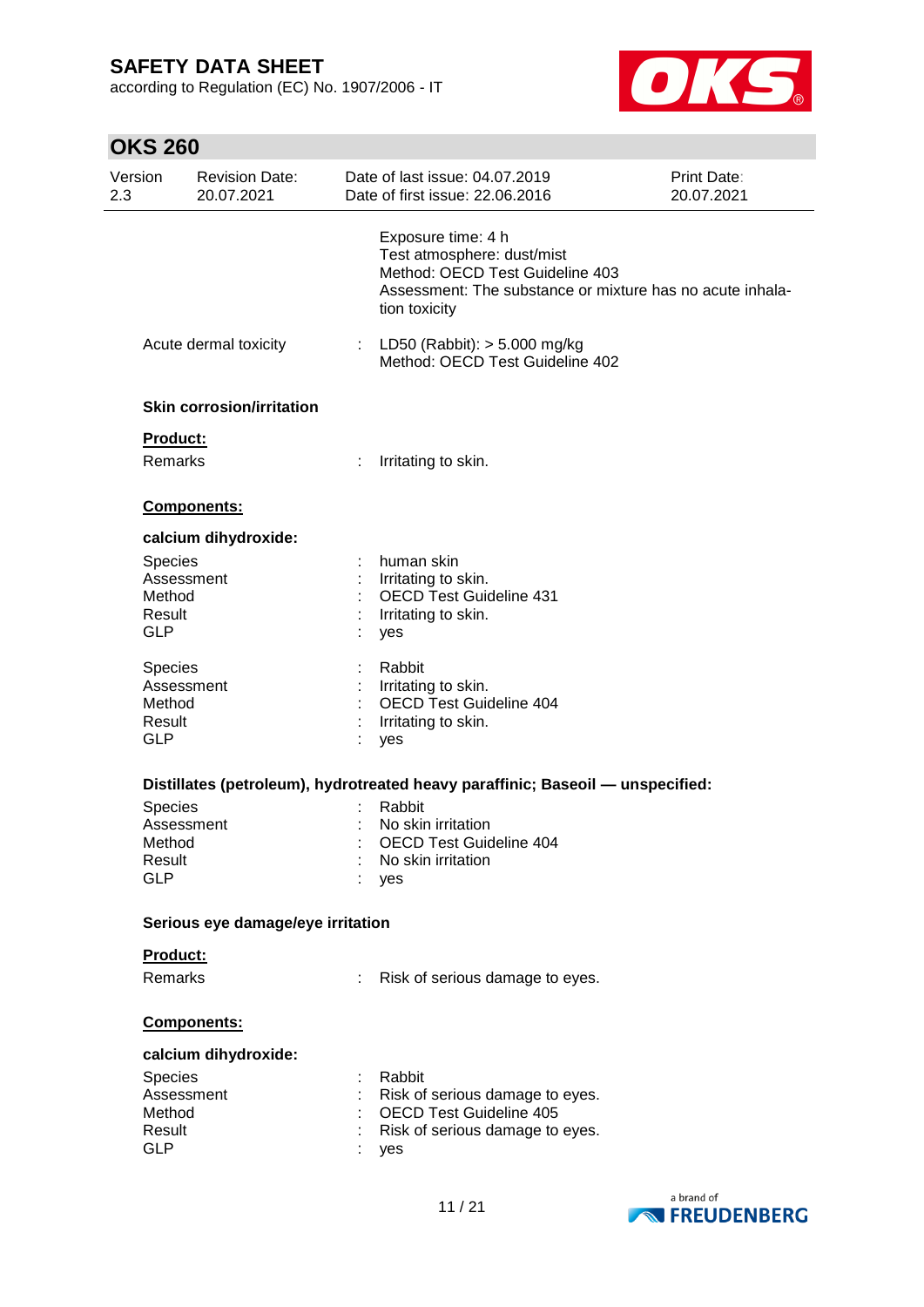according to Regulation (EC) No. 1907/2006 - IT



### **OKS 260**

| Version | <b>Revision Date:</b> | Date of last issue: 04.07.2019  | <b>Print Date:</b> |
|---------|-----------------------|---------------------------------|--------------------|
| 2.3     | 20.07.2021            | Date of first issue: 22,06,2016 | 20.07.2021         |

#### **Distillates (petroleum), hydrotreated heavy paraffinic; Baseoil — unspecified:**

| Species    | : Rabbit                  |
|------------|---------------------------|
| Assessment | : No eye irritation       |
| Method     | : OECD Test Guideline 405 |
| Result     | : No eye irritation       |
| GI P       | $:$ ves                   |

#### **Respiratory or skin sensitisation**

#### **Product:**

Remarks : This information is not available.

#### **Components:**

#### **calcium dihydroxide:**

| Test Type      | : Local lymph node assay (LLNA)    |
|----------------|------------------------------------|
| <b>Species</b> | Mouse                              |
| Assessment     | Does not cause skin sensitisation. |
| Method         | : OECD Test Guideline 429          |
| Result         | Does not cause skin sensitisation. |
| GLP            | : yes                              |

#### **Distillates (petroleum), hydrotreated heavy paraffinic; Baseoil — unspecified:**

| <b>Species</b> | : Guinea pig                         |
|----------------|--------------------------------------|
| Assessment     | : Does not cause skin sensitisation. |
| Method         | : OECD Test Guideline 406            |
| Result         | : Does not cause skin sensitisation. |
| GLP            | ves                                  |

#### **Germ cell mutagenicity**

#### **Product:**

| Genotoxicity in vitro | Remarks: No data available |
|-----------------------|----------------------------|
| Genotoxicity in vivo  | Remarks: No data available |

#### **Components:**

| calcium dihydroxide:  |                                                                                                       |
|-----------------------|-------------------------------------------------------------------------------------------------------|
| Genotoxicity in vitro | : Test Type: Ames test<br>Method: OECD Test Guideline 471<br>Result: negative<br>GLP: yes             |
|                       | Test Type: Chromosome aberration test in vitro<br>Method: OECD Test Guideline 473<br>Result: negative |

GLP: yes

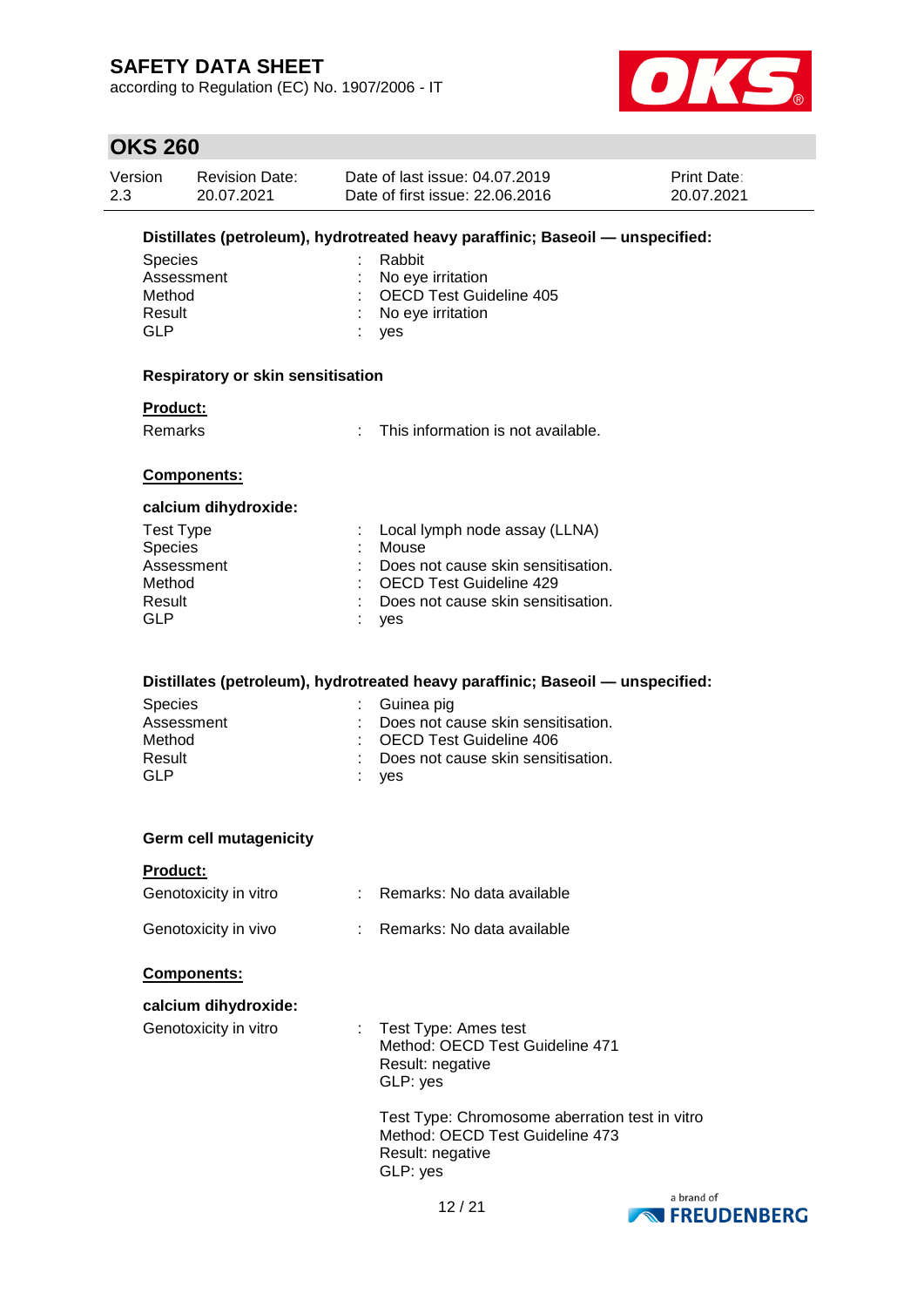according to Regulation (EC) No. 1907/2006 - IT



| <b>OKS 260</b> |                 |                                     |   |                                                                                                                          |                                  |
|----------------|-----------------|-------------------------------------|---|--------------------------------------------------------------------------------------------------------------------------|----------------------------------|
| Version<br>2.3 |                 | <b>Revision Date:</b><br>20.07.2021 |   | Date of last issue: 04.07.2019<br>Date of first issue: 22.06.2016                                                        | <b>Print Date:</b><br>20.07.2021 |
|                |                 |                                     |   | Test Type: In vitro mammalian cell gene mutation test<br>Method: OECD Test Guideline 476<br>Result: negative<br>GLP: yes |                                  |
|                |                 | Carcinogenicity                     |   |                                                                                                                          |                                  |
|                | <b>Product:</b> |                                     |   |                                                                                                                          |                                  |
|                | Remarks         |                                     | ÷ | No data available                                                                                                        |                                  |
|                |                 | <b>Components:</b>                  |   |                                                                                                                          |                                  |
|                |                 |                                     |   | distillates (petroleum), hydrotreated heavy paraffinic:                                                                  |                                  |
|                | ment            |                                     |   | Carcinogenicity - Assess- : Not classifiable as a human carcinogen.                                                      |                                  |
|                |                 | calcium dihydroxide:                |   |                                                                                                                          |                                  |
|                | ment            |                                     |   | Carcinogenicity - Assess- : No evidence of carcinogenicity in animal studies.                                            |                                  |
|                |                 |                                     |   | Distillates (petroleum), hydrotreated heavy paraffinic; Baseoil - unspecified:                                           |                                  |
|                | ment            |                                     |   | Carcinogenicity - Assess- : Not classifiable as a human carcinogen.                                                      |                                  |
|                |                 | <b>Reproductive toxicity</b>        |   |                                                                                                                          |                                  |
|                | <b>Product:</b> |                                     |   |                                                                                                                          |                                  |
|                |                 | Effects on fertility                |   | : Remarks: No data available                                                                                             |                                  |
|                | ment            | Effects on foetal develop-          |   | : Remarks: No data available                                                                                             |                                  |
|                |                 | Components:                         |   |                                                                                                                          |                                  |
|                |                 | calcium dihydroxide:                |   |                                                                                                                          |                                  |
|                | sessment        | Reproductive toxicity - As-         |   | : No toxicity to reproduction<br>No effects on or via lactation                                                          |                                  |
|                |                 |                                     |   | Distillates (petroleum), hydrotreated heavy paraffinic; Baseoil - unspecified:                                           |                                  |
|                | sessment        |                                     |   | Reproductive toxicity - As- : No toxicity to reproduction                                                                |                                  |
|                |                 | <b>STOT - single exposure</b>       |   |                                                                                                                          |                                  |
|                |                 | Components:                         |   |                                                                                                                          |                                  |
|                |                 | calcium dihydroxide:                |   |                                                                                                                          |                                  |

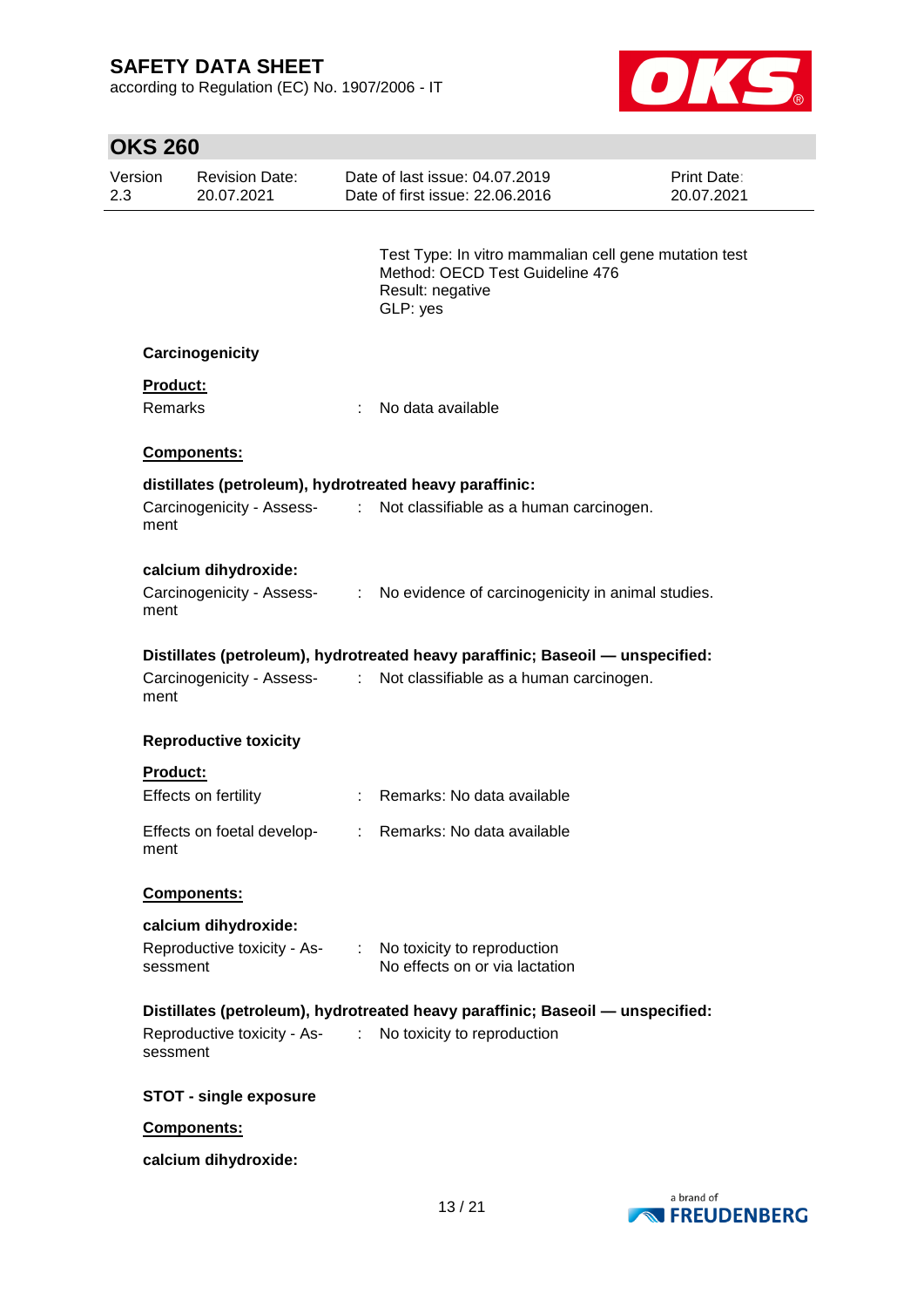according to Regulation (EC) No. 1907/2006 - IT



# **OKS 260**

| Version<br><b>Revision Date:</b><br>20.07.2021  | Date of last issue: 04.07.2019<br>Date of first issue: 22.06.2016                               | Print Date:<br>20.07.2021 |
|-------------------------------------------------|-------------------------------------------------------------------------------------------------|---------------------------|
| Assessment                                      | May cause respiratory irritation.                                                               |                           |
| <b>Repeated dose toxicity</b>                   |                                                                                                 |                           |
| Product:                                        |                                                                                                 |                           |
| Remarks                                         | This information is not available.                                                              |                           |
| <b>Aspiration toxicity</b>                      |                                                                                                 |                           |
| <b>Product:</b>                                 |                                                                                                 |                           |
| This information is not available.              |                                                                                                 |                           |
| Components:                                     |                                                                                                 |                           |
|                                                 | distillates (petroleum), hydrotreated heavy paraffinic:                                         |                           |
| May be fatal if swallowed and enters airways.   |                                                                                                 |                           |
| May be harmful if swallowed and enters airways. | Distillates (petroleum), hydrotreated heavy paraffinic; Baseoil - unspecified:                  |                           |
| No aspiration toxicity classification           |                                                                                                 |                           |
| <b>Further information</b>                      |                                                                                                 |                           |
|                                                 |                                                                                                 |                           |
| <b>Product:</b>                                 |                                                                                                 |                           |
| <b>Remarks</b>                                  | Ingestion causes irritation of upper respiratory system and<br>gastrointestinal disturbance.    |                           |
| Components:                                     |                                                                                                 |                           |
|                                                 | distillates (petroleum), hydrotreated heavy paraffinic:                                         |                           |
| Remarks                                         | Information given is based on data on the components and<br>the toxicology of similar products. |                           |

### **12.1 Toxicity**

| <b>Product:</b>                                                                     |                                                                                                           |
|-------------------------------------------------------------------------------------|-----------------------------------------------------------------------------------------------------------|
| Toxicity to fish                                                                    | Remarks: Harmful to aquatic organisms, may cause long-term<br>adverse effects in the aquatic environment. |
| Toxicity to daphnia and other : Remarks: No data available<br>aquatic invertebrates |                                                                                                           |
| Toxicity to algae/aquatic<br>plants                                                 | Remarks: No data available                                                                                |

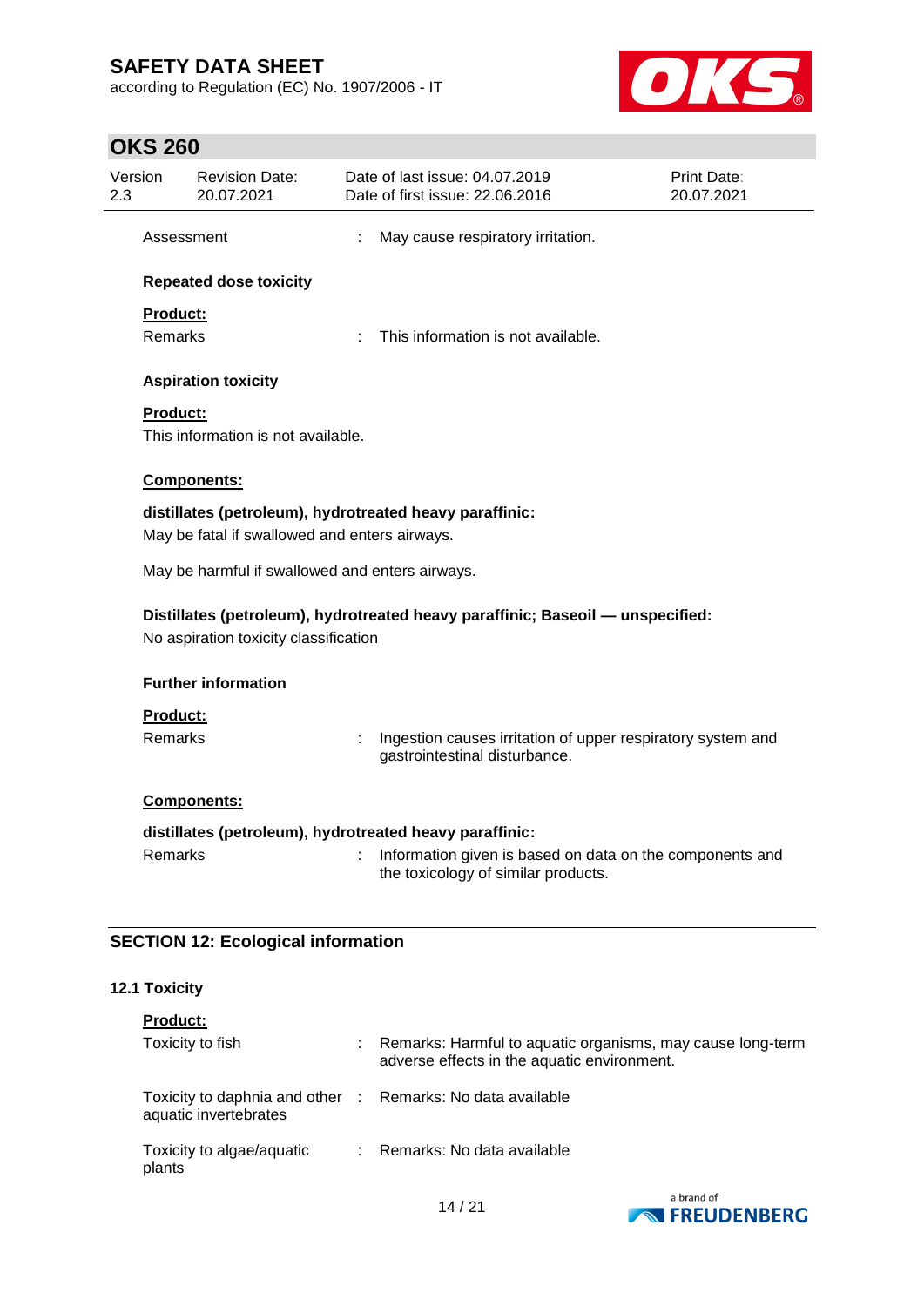according to Regulation (EC) No. 1907/2006 - IT



# **OKS 260**

| Version<br>2.3 |              | <b>Revision Date:</b><br>20.07.2021                              |   | Date of last issue: 04.07.2019<br>Date of first issue: 22.06.2016                                                                                                            | <b>Print Date:</b><br>20.07.2021 |
|----------------|--------------|------------------------------------------------------------------|---|------------------------------------------------------------------------------------------------------------------------------------------------------------------------------|----------------------------------|
|                |              | Toxicity to microorganisms                                       |   | Remarks: No data available                                                                                                                                                   |                                  |
|                |              | Components:                                                      |   |                                                                                                                                                                              |                                  |
|                |              | calcium dihydroxide:<br>Toxicity to fish                         |   | LC50 (Oncorhynchus mykiss (rainbow trout)): 50,6 mg/l<br>Exposure time: 96 h<br>Test Type: static test<br>Method: OECD Test Guideline 203<br>GLP: yes                        |                                  |
|                |              | aquatic invertebrates                                            |   | Toxicity to daphnia and other : EC50 (Daphnia magna (Water flea)): 49,1 mg/l<br>Exposure time: 48 h<br>Test Type: static test<br>Method: OECD Test Guideline 202<br>GLP: yes |                                  |
|                | plants       | Toxicity to algae/aquatic                                        |   | EC50 (Pseudokirchneriella subcapitata (green algae)): 184,57<br>mg/l<br>Exposure time: 72 h<br>Test Type: static test<br>Method: OECD Test Guideline 201<br>GLP: yes         |                                  |
|                | ic toxicity) | Toxicity to daphnia and other :<br>aquatic invertebrates (Chron- |   | NOEC: 32 mg/l<br>Exposure time: 14 d<br>Species: Crangon crangon (shrimp)<br>Test Type: semi-static test                                                                     |                                  |
|                |              |                                                                  |   | Distillates (petroleum), hydrotreated heavy paraffinic; Baseoil — unspecified:                                                                                               |                                  |
|                |              | Toxicity to fish                                                 |   | LC50 (Pimephales promelas (fathead minnow)): > 100 mg/l<br>Exposure time: 96 h<br>Test Type: static test<br>Method: OECD Test Guideline 203<br>GLP: yes                      |                                  |
|                |              | Toxicity to daphnia and other :<br>aquatic invertebrates         |   | EC50 (Daphnia magna (Water flea)): > 10.000 mg/l<br>Exposure time: 48 h<br>Test Type: Immobilization<br>Method: OECD Test Guideline 202<br>GLP: yes                          |                                  |
|                | ic toxicity) | Toxicity to daphnia and other<br>aquatic invertebrates (Chron-   | ÷ | NOEC: 10 mg/l<br>Exposure time: 21 d<br>Species: Daphnia magna (Water flea)<br>Test Type: semi-static test<br>Method: OECD Test Guideline 211<br>GLP: yes                    |                                  |

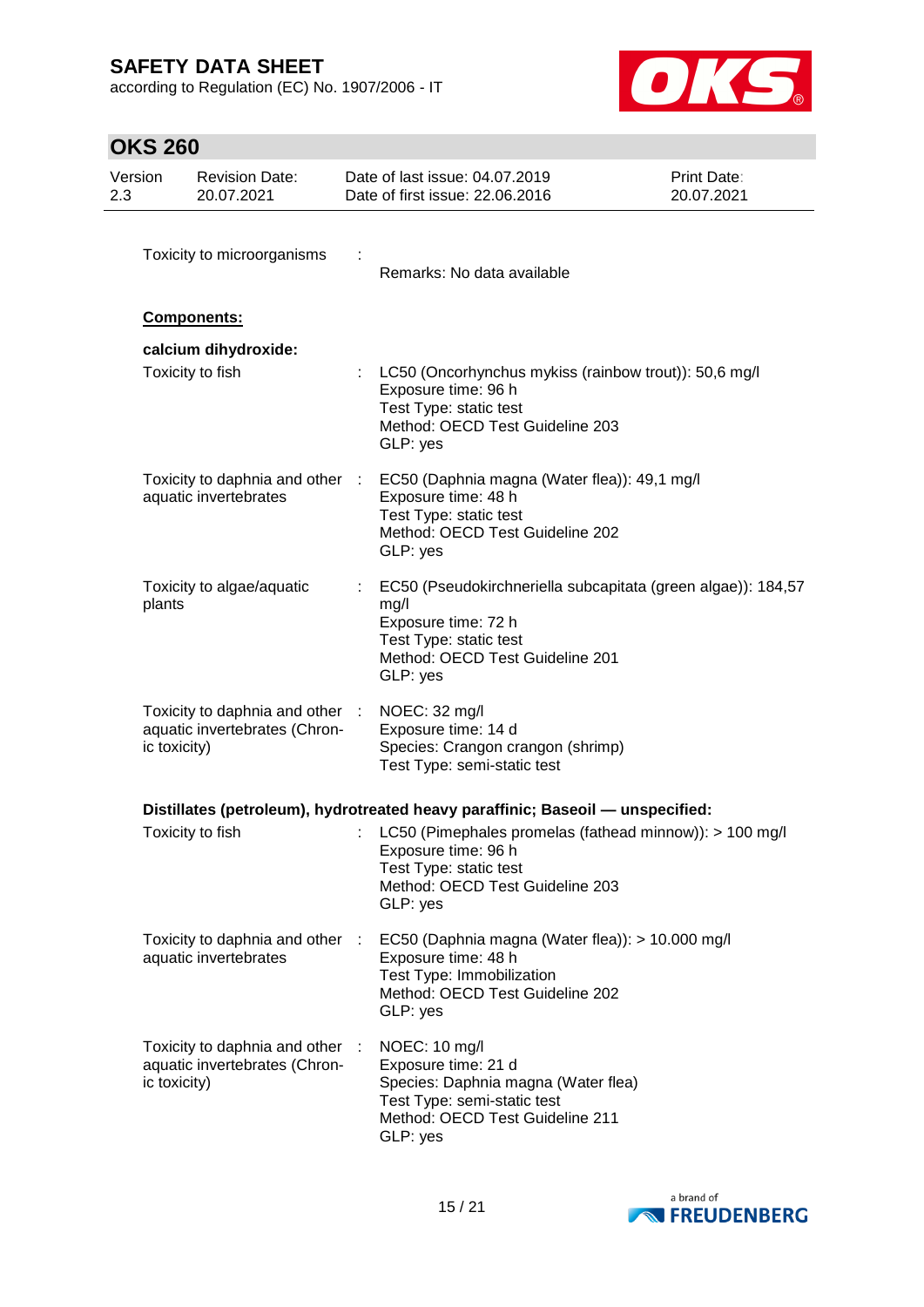according to Regulation (EC) No. 1907/2006 - IT



### **OKS 260**

| Version<br>2.3 |                                    | <b>Revision Date:</b><br>20.07.2021                |  | Date of last issue: 04.07.2019<br>Date of first issue: 22.06.2016                                                                                                                                                       | Print Date:<br>20.07.2021 |  |  |  |
|----------------|------------------------------------|----------------------------------------------------|--|-------------------------------------------------------------------------------------------------------------------------------------------------------------------------------------------------------------------------|---------------------------|--|--|--|
|                | 12.2 Persistence and degradability |                                                    |  |                                                                                                                                                                                                                         |                           |  |  |  |
|                | <b>Product:</b>                    |                                                    |  |                                                                                                                                                                                                                         |                           |  |  |  |
|                |                                    | Biodegradability                                   |  | Remarks: No data available                                                                                                                                                                                              |                           |  |  |  |
|                | ity                                |                                                    |  | Physico-chemical removabil- : Remarks: No data available                                                                                                                                                                |                           |  |  |  |
|                |                                    | Components:                                        |  |                                                                                                                                                                                                                         |                           |  |  |  |
|                |                                    | calcium dihydroxide:                               |  |                                                                                                                                                                                                                         |                           |  |  |  |
|                |                                    | Biodegradability                                   |  | Remarks: The methods for determining the biological degra-<br>dability are not applicable to inorganic substances.                                                                                                      |                           |  |  |  |
|                |                                    |                                                    |  | Distillates (petroleum), hydrotreated heavy paraffinic; Baseoil — unspecified:                                                                                                                                          |                           |  |  |  |
|                |                                    | Biodegradability                                   |  | Test Type: aerobic<br>Inoculum: activated sludge<br>Result: Not rapidly biodegradable<br>Biodegradation: 3 %<br>Exposure time: 28 d<br>Method: OECD Test Guideline 301B<br>GLP: yes                                     |                           |  |  |  |
|                |                                    | 12.3 Bioaccumulative potential                     |  |                                                                                                                                                                                                                         |                           |  |  |  |
|                | Product:                           |                                                    |  |                                                                                                                                                                                                                         |                           |  |  |  |
|                |                                    | <b>Bioaccumulation</b>                             |  | Remarks: This mixture contains no substance considered to<br>be persistent, bioaccumulating and toxic (PBT).<br>This mixture contains no substance considered to be very<br>persistent and very bioaccumulating (vPvB). |                           |  |  |  |
|                |                                    | <b>Components:</b>                                 |  |                                                                                                                                                                                                                         |                           |  |  |  |
|                |                                    | Partition coefficient: n-<br>octanol/water         |  | Distillates (petroleum), hydrotreated heavy paraffinic; Baseoil - unspecified:<br>log Pow: > 2                                                                                                                          |                           |  |  |  |
|                |                                    | 12.4 Mobility in soil                              |  |                                                                                                                                                                                                                         |                           |  |  |  |
|                | Product:                           |                                                    |  |                                                                                                                                                                                                                         |                           |  |  |  |
|                | Mobility                           |                                                    |  | Remarks: No data available                                                                                                                                                                                              |                           |  |  |  |
|                |                                    | Distribution among environ-<br>mental compartments |  | : Remarks: No data available                                                                                                                                                                                            |                           |  |  |  |
|                |                                    | 12.5 Results of PBT and vPvB assessment            |  |                                                                                                                                                                                                                         |                           |  |  |  |
|                | Product:<br>Assessment             |                                                    |  | This substance/mixture contains no components considered                                                                                                                                                                |                           |  |  |  |

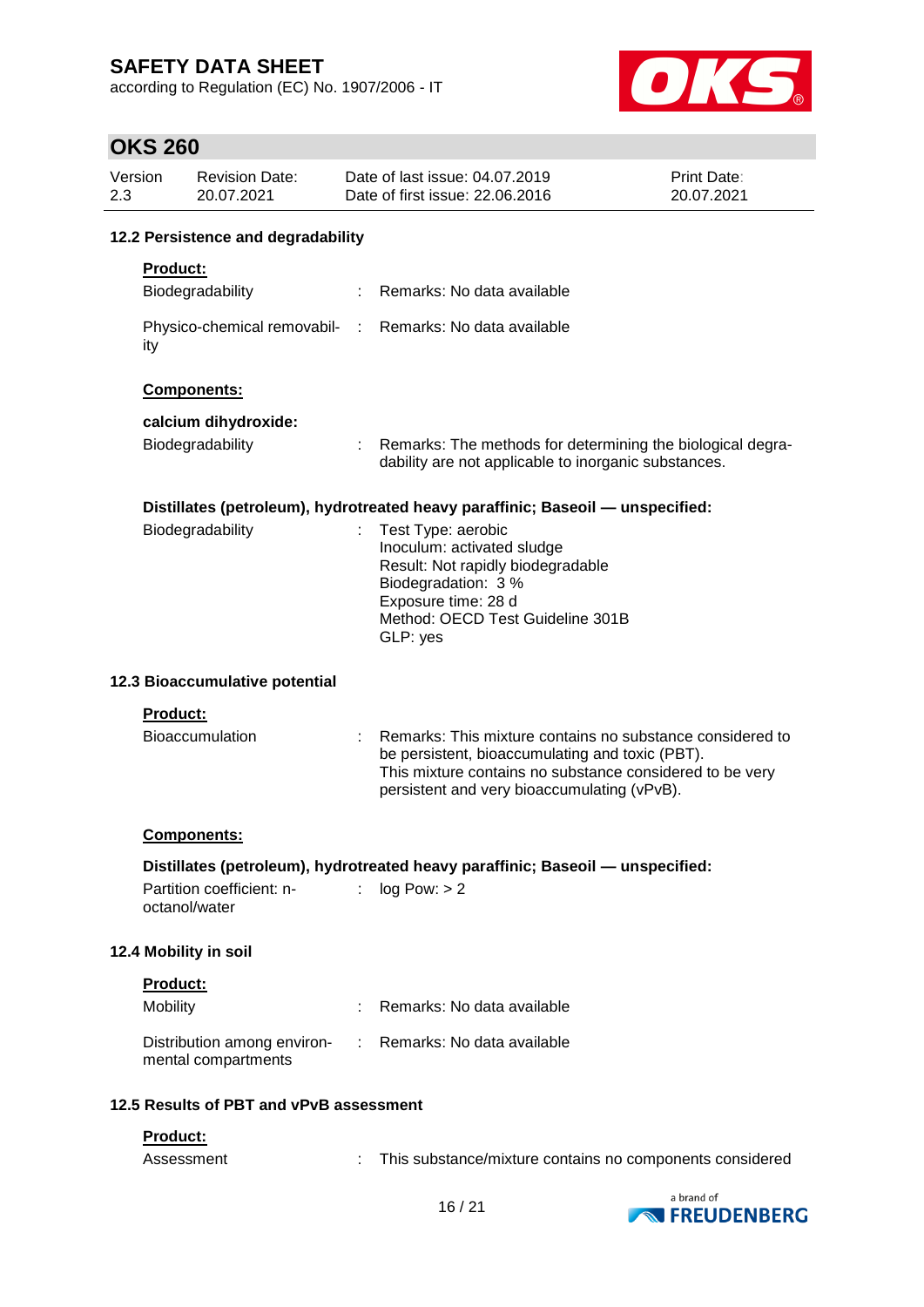according to Regulation (EC) No. 1907/2006 - IT



| <b>OKS 260</b> |                 |                                     |    |                                                                                                                                                                                                                                                                           |                           |
|----------------|-----------------|-------------------------------------|----|---------------------------------------------------------------------------------------------------------------------------------------------------------------------------------------------------------------------------------------------------------------------------|---------------------------|
| Version<br>2.3 |                 | <b>Revision Date:</b><br>20.07.2021 |    | Date of last issue: 04.07.2019<br>Date of first issue: 22.06.2016                                                                                                                                                                                                         | Print Date:<br>20.07.2021 |
|                |                 |                                     |    | to be either persistent, bioaccumulative and toxic (PBT), or<br>very persistent and very bioaccumulative (vPvB) at levels of<br>0.1% or higher                                                                                                                            |                           |
|                |                 | Components:                         |    |                                                                                                                                                                                                                                                                           |                           |
|                | Assessment      |                                     |    | Distillates (petroleum), hydrotreated heavy paraffinic; Baseoil — unspecified:<br>Non-classified vPvB substance. Non-classified PBT sub-<br>stance.                                                                                                                       |                           |
|                |                 | 12.6 Other adverse effects          |    |                                                                                                                                                                                                                                                                           |                           |
|                | <b>Product:</b> |                                     |    |                                                                                                                                                                                                                                                                           |                           |
|                | tial            | Endocrine disrupting poten-         | ÷. | The substance/mixture does not contain components consid-<br>ered to have endocrine disrupting properties according to<br>REACH Article 57(f) or Commission Delegated regulation<br>(EU) 2017/2100 or Commission Regulation (EU) 2018/605 at<br>levels of 0.1% or higher. |                           |
|                | mation          | Additional ecological infor-        | ÷  | Harmful to aquatic life with long lasting effects.                                                                                                                                                                                                                        |                           |

### **SECTION 13: Disposal considerations**

| 13.1 Waste treatment methods |                                                                                                                                                                                                                    |
|------------------------------|--------------------------------------------------------------------------------------------------------------------------------------------------------------------------------------------------------------------|
| Product                      | The product should not be allowed to enter drains, water<br>courses or the soil.<br>Do not dispose of with domestic refuse.<br>Dispose of as hazardous waste in compliance with local and<br>national regulations. |
|                              | Waste codes should be assigned by the user based on the<br>application for which the product was used.                                                                                                             |
| Contaminated packaging       | Packaging that is not properly emptied must be disposed of as<br>the unused product.<br>Dispose of waste product or used containers according to<br>local regulations.                                             |
|                              | The following Waste Codes are only suggestions:                                                                                                                                                                    |
| Waste Code                   | used product, unused product<br>12 01 12*, spent waxes and fats                                                                                                                                                    |
|                              | uncleaned packagings<br>15 01 10, packaging containing residues of or contaminated<br>by hazardous substances                                                                                                      |

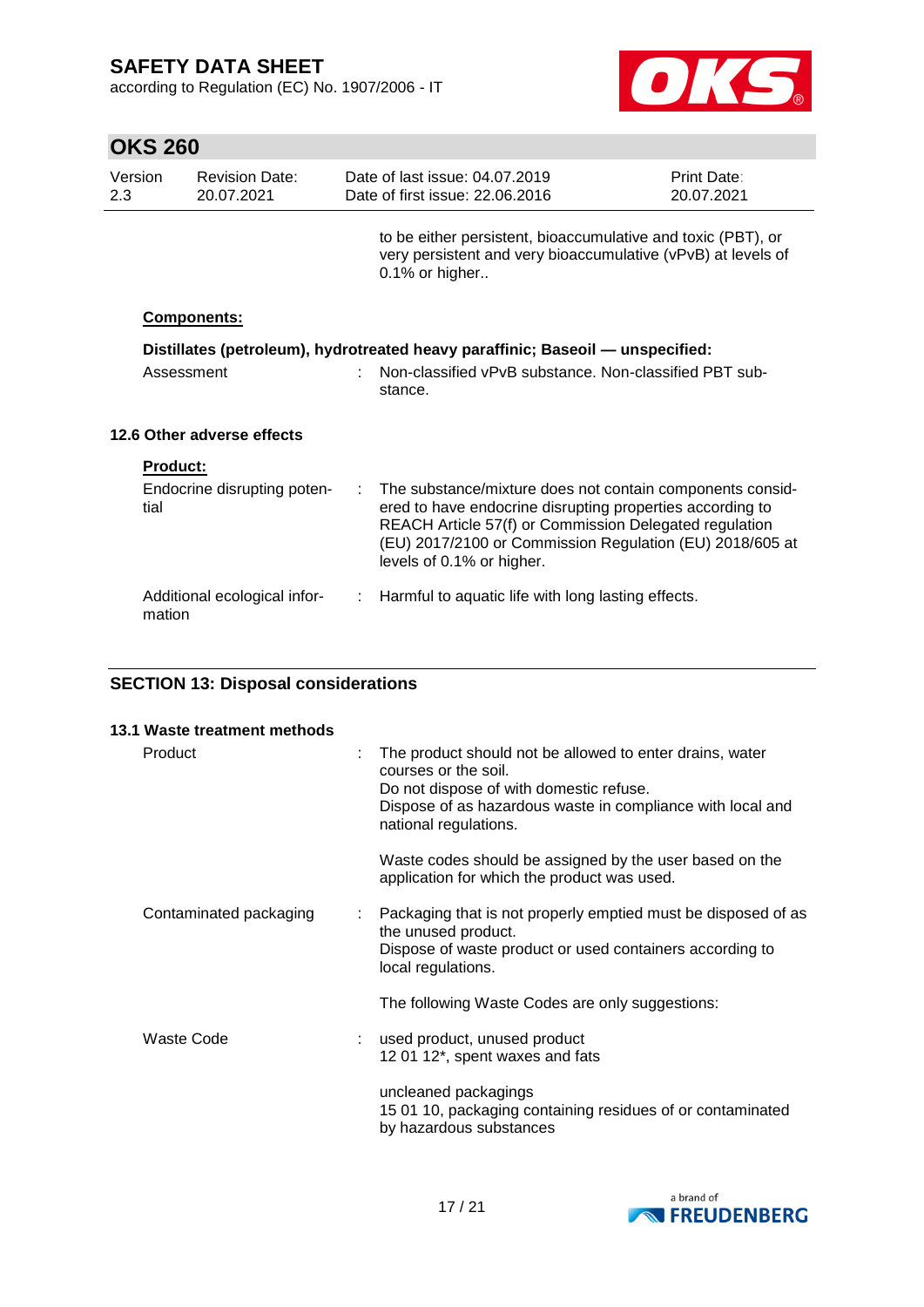according to Regulation (EC) No. 1907/2006 - IT



# **OKS 260**

| Version | <b>Revision Date:</b> | Date of last issue: 04.07.2019  | <b>Print Date:</b> |
|---------|-----------------------|---------------------------------|--------------------|
| 2.3     | 20.07.2021            | Date of first issue: 22,06,2016 | 20.07.2021         |

#### **SECTION 14: Transport information**

#### **14.1 UN number**

| <b>ADN</b>                        |   | Not regulated as a dangerous good |
|-----------------------------------|---|-----------------------------------|
| <b>ADR</b>                        |   | Not regulated as a dangerous good |
| <b>RID</b>                        | t | Not regulated as a dangerous good |
| <b>IMDG</b>                       |   | Not regulated as a dangerous good |
| <b>IATA</b>                       |   | Not regulated as a dangerous good |
| 14.2 UN proper shipping name      |   |                                   |
| <b>ADN</b>                        |   | Not regulated as a dangerous good |
| <b>ADR</b>                        |   | Not regulated as a dangerous good |
| <b>RID</b>                        |   | Not regulated as a dangerous good |
| <b>IMDG</b>                       |   | Not regulated as a dangerous good |
| <b>IATA</b>                       |   | Not regulated as a dangerous good |
| 14.3 Transport hazard class(es)   |   |                                   |
| <b>ADN</b>                        |   | Not regulated as a dangerous good |
| <b>ADR</b>                        |   | Not regulated as a dangerous good |
| <b>RID</b>                        | t | Not regulated as a dangerous good |
| <b>IMDG</b>                       |   | Not regulated as a dangerous good |
| <b>IATA</b>                       |   | Not regulated as a dangerous good |
| 14.4 Packing group                |   |                                   |
| <b>ADN</b>                        |   | Not regulated as a dangerous good |
| <b>ADR</b>                        |   | Not regulated as a dangerous good |
| <b>RID</b>                        | ÷ | Not regulated as a dangerous good |
| <b>IMDG</b>                       |   | Not regulated as a dangerous good |
| <b>IATA (Cargo)</b>               |   | Not regulated as a dangerous good |
| <b>IATA (Passenger)</b>           |   | Not regulated as a dangerous good |
| <b>14.5 Environmental hazards</b> |   |                                   |
| <b>ADN</b>                        |   | Not regulated as a dangerous good |
| <b>ADR</b>                        |   | Not regulated as a dangerous good |
| <b>RID</b>                        |   | Not regulated as a dangerous good |
| <b>IMDG</b>                       |   | Not regulated as a dangerous good |
| <b>IATA (Passenger)</b>           |   | Not regulated as a dangerous good |
| <b>IATA (Cargo)</b>               |   | Not regulated as a dangerous good |

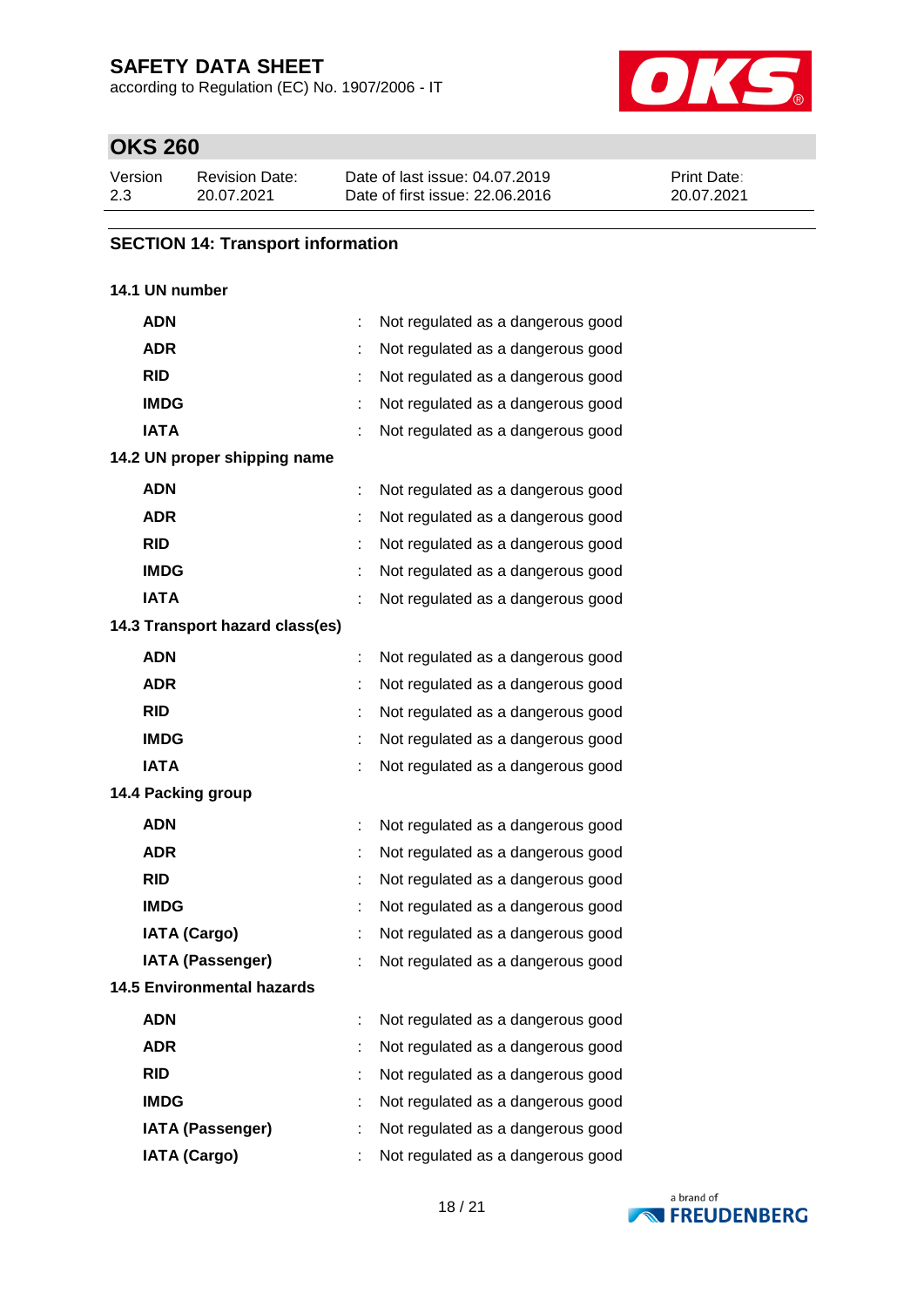according to Regulation (EC) No. 1907/2006 - IT



# **OKS 260**

| Version | Revision Date: | Date of last issue: 04.07.2019  | <b>Print Date:</b> |
|---------|----------------|---------------------------------|--------------------|
| -2.3    | 20.07.2021     | Date of first issue: 22,06,2016 | 20.07.2021         |

#### **14.6 Special precautions for user**

Not applicable

**14.7 Transport in bulk according to Annex II of Marpol and the IBC Code**

Remarks : Not applicable for product as supplied.

#### **SECTION 15: Regulatory information**

#### **15.1 Safety, health and environmental regulations/legislation specific for the substance or mixture**

| REACH - Candidate List of Substances of Very High<br>Concern for Authorisation (Article 59).                                                         | ÷.             | This product does not contain sub-<br>stances of very high concern (Regu-<br>lation (EC) No 1907/2006 (REACH),<br>Article 57). |
|------------------------------------------------------------------------------------------------------------------------------------------------------|----------------|--------------------------------------------------------------------------------------------------------------------------------|
| REACH - List of substances subject to authorisation<br>(Annex XIV)                                                                                   |                | Not applicable                                                                                                                 |
| Regulation (EC) No 1005/2009 on substances that de-<br>plete the ozone layer                                                                         |                | Not applicable                                                                                                                 |
| Regulation (EU) 2019/1021 on persistent organic pollu-<br>tants (recast)                                                                             | $\mathbb{Z}^n$ | Not applicable                                                                                                                 |
| Regulation (EC) No 649/2012 of the European Parlia-<br>ment and the Council concerning the export and import<br>of dangerous chemicals               | ÷.             | Not applicable                                                                                                                 |
| REACH - Restrictions on the manufacture, placing on<br>the market and use of certain dangerous substances,<br>preparations and articles (Annex XVII) | ÷.             | Not applicable                                                                                                                 |

Seveso III: Directive 2012/18/EU of the European Parliament and of the Council on the control of major-accident hazards involving dangerous substances. Not applicable

| Volatile organic compounds | Directive 2010/75/EU of 24 November 2010 on industrial  |
|----------------------------|---------------------------------------------------------|
|                            | emissions (integrated pollution prevention and control) |
|                            | Not applicable                                          |

#### **Other regulations:**

Legislative Decree April 9,2008, 81 (Implementation of Article 1 of the Law of 3 August 2007, n. 123, concerning the protection of health and safety in the workplace.) and subsequent amendments

Legislative Decree April 3, 2006, n.152, (Environmental standards) and subsequent amendments

Legislative Decree February 6, 2009, 21 (Regulations for the execution of the provisions laid down in Regulation (EC) no. 648/2004 on detergents)

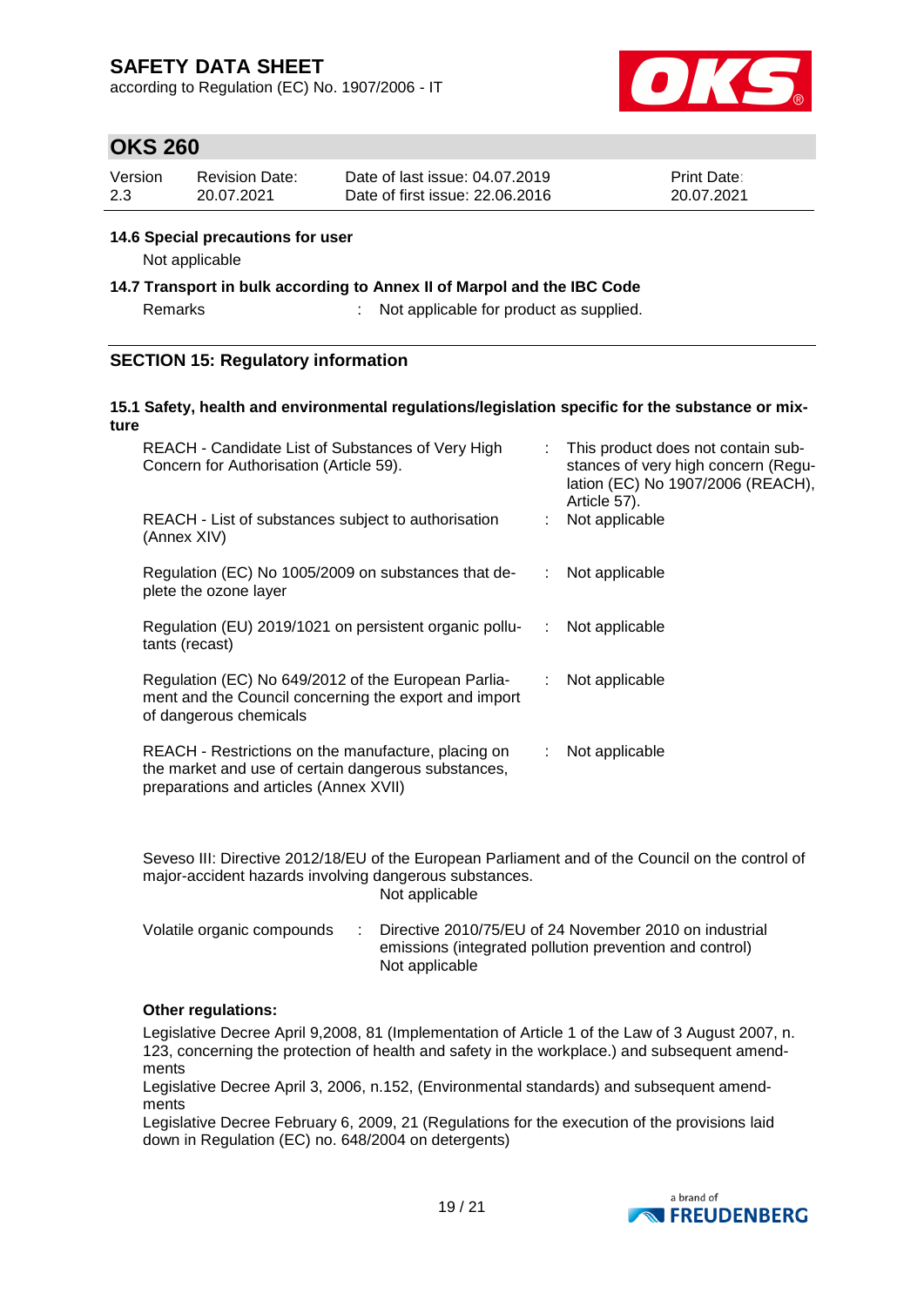according to Regulation (EC) No. 1907/2006 - IT



### **OKS 260**

| Version | <b>Revision Date:</b> | Date of last issue: 04.07.2019  | <b>Print Date:</b> |
|---------|-----------------------|---------------------------------|--------------------|
| 2.3     | 20.07.2021            | Date of first issue: 22,06,2016 | 20.07.2021         |

#### **15.2 Chemical safety assessment**

This information is not available.

#### **SECTION 16: Other information**

| <b>Full text of H-Statements</b>        |                                                                                                                                                                                                                                                             |
|-----------------------------------------|-------------------------------------------------------------------------------------------------------------------------------------------------------------------------------------------------------------------------------------------------------------|
| H <sub>304</sub>                        | May be fatal if swallowed and enters airways.                                                                                                                                                                                                               |
| H <sub>3</sub> 15                       | Causes skin irritation.                                                                                                                                                                                                                                     |
| H318                                    | Causes serious eye damage.                                                                                                                                                                                                                                  |
| H <sub>335</sub>                        | May cause respiratory irritation.                                                                                                                                                                                                                           |
| <b>Full text of other abbreviations</b> |                                                                                                                                                                                                                                                             |
|                                         |                                                                                                                                                                                                                                                             |
| Note L                                  | : The classification as a carcinogen need not apply if it can be<br>shown that the substance contains less than 3 % DMSO ex-<br>tract as measured by IP 346 "Determination of polycyclic aro-<br>matics in unused lubricating base oils and asphaltene free |
|                                         | petroleum fractions - Dimethyl sulphoxide extraction refractive<br>index method", Institute of Petroleum, London. This note ap-                                                                                                                             |
| $2017/164$ /FII                         | plies only to certain complex oil-derived substances in Part 3.<br>Europe, Commission Directive 2017/164/EU establishing a                                                                                                                                  |

| provided the correction of the provider when you also also also in the set |
|----------------------------------------------------------------------------|
| Europe. Commission Directive 2017/164/EU establishing a                    |
| fourth list of indicative occupational exposure limit values               |
| : Short term exposure limit                                                |
| : Limit Value - eight hours                                                |
|                                                                            |

ADN - European Agreement concerning the International Carriage of Dangerous Goods by Inland Waterways; ADR - European Agreement concerning the International Carriage of Dangerous Goods by Road; AIIC - Australian Inventory of Industrial Chemicals; ASTM - American Society for the Testing of Materials; bw - Body weight; CLP - Classification Labelling Packaging Regulation; Regulation (EC) No 1272/2008; CMR - Carcinogen, Mutagen or Reproductive Toxicant; DIN - Standard of the German Institute for Standardisation; DSL - Domestic Substances List (Canada); ECHA - European Chemicals Agency; EC-Number - European Community number; ECx - Concentration associated with x% response; ELx - Loading rate associated with x% response; EmS - Emergency Schedule; ENCS - Existing and New Chemical Substances (Japan); ErCx - Concentration associated with x% growth rate response; GHS - Globally Harmonized System; GLP - Good Laboratory Practice; IARC - International Agency for Research on Cancer; IATA - International Air Transport Association; IBC - International Code for the Construction and Equipment of Ships carrying Dangerous Chemicals in Bulk; IC50 - Half maximal inhibitory concentration; ICAO - International Civil Aviation Organization; IECSC - Inventory of Existing Chemical Substances in China; IMDG - International Maritime Dangerous Goods; IMO - International Maritime Organization; ISHL - Industrial Safety and Health Law (Japan); ISO - International Organisation for Standardization; KECI - Korea Existing Chemicals Inventory; LC50 - Lethal Concentration to 50 % of a test population; LD50 - Lethal Dose to 50% of a test population (Median Lethal Dose); MARPOL - International Convention for the Prevention of Pollution from Ships; n.o.s. - Not Otherwise Specified; NO(A)EC - No Observed (Adverse) Effect Concentration; NO(A)EL - No Observed (Adverse) Effect Level; NOELR - No Observable Effect Loading Rate; NZIoC - New Zealand Inventory of Chemicals; OECD - Organization for Economic Co-operation and Development; OPPTS - Office of Chemical Safety and Pollution Prevention; PBT - Persistent, Bioaccumulative and Toxic substance; PICCS - Philippines Inventory of Chemicals and Chemical Substances; (Q)SAR - (Quanti-